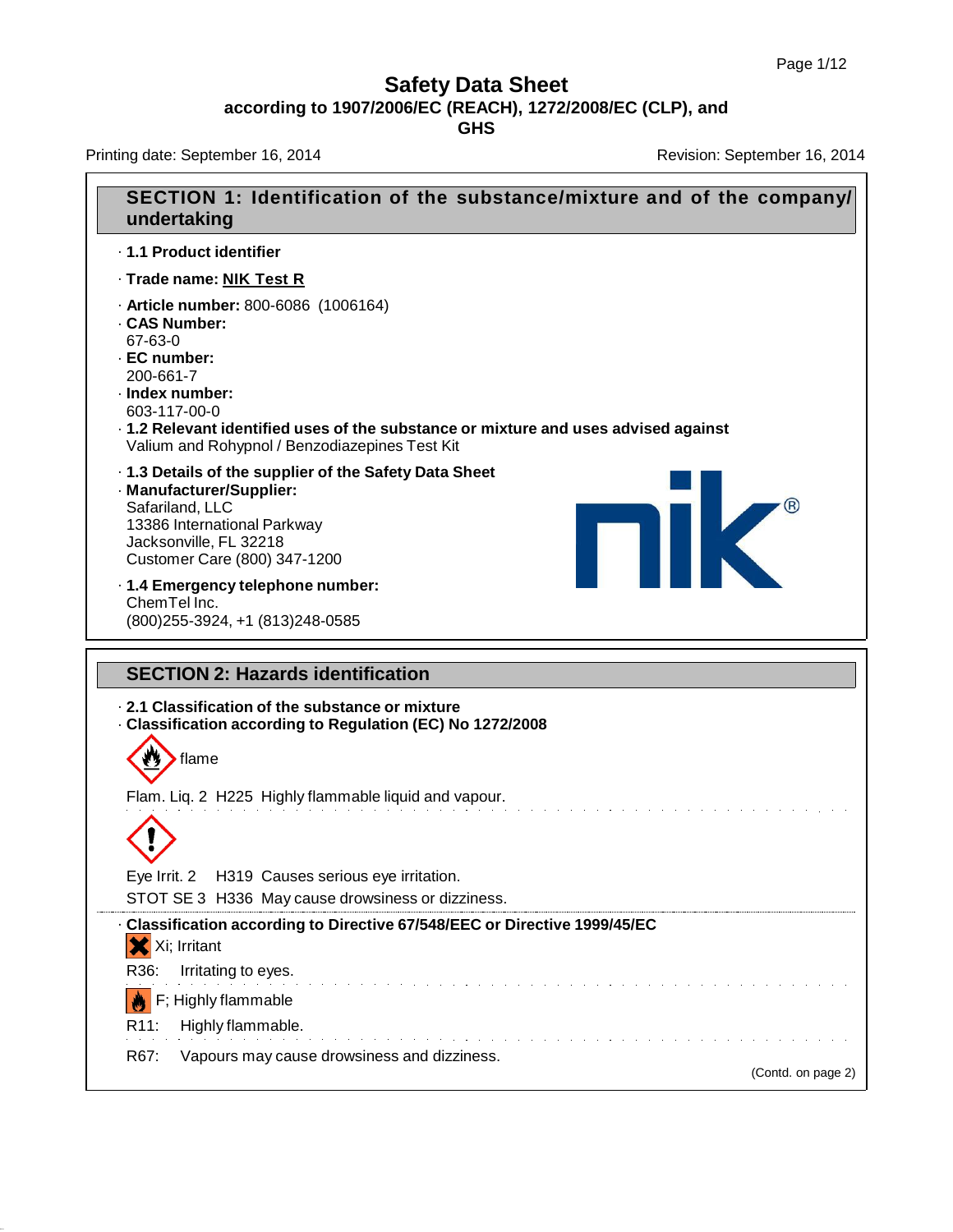**GHS**

Printing date: September 16, 2014 **Revision: September 16, 2014** Revision: September 16, 2014

**Trade name: NIK Test R**

|                            | (Contd. of page 1)                                                                                           |
|----------------------------|--------------------------------------------------------------------------------------------------------------|
|                            | · Information concerning particular hazards for human and environment:                                       |
|                            | The product has to be labelled due to the calculation procedure of the "General Classification guideline for |
|                            | preparations of the EU" in the latest valid version.                                                         |
| - Classification system:   |                                                                                                              |
|                            | The classification is according to the latest editions of the EU-lists, and extended by company and          |
| literature data.           |                                                                                                              |
|                            | The classification is in accordance with the latest editions of international substances lists, and is       |
|                            | supplemented by information from technical literature and by information provided by the company.            |
| 2.2 Label elements         |                                                                                                              |
|                            | · Labelling according to Regulation (EC) No 1272/2008                                                        |
|                            | The substance is classified and labelled according to the CLP regulation.                                    |
| · Hazard pictograms        |                                                                                                              |
|                            |                                                                                                              |
|                            |                                                                                                              |
|                            |                                                                                                              |
|                            |                                                                                                              |
| GHS02 GHS07                |                                                                                                              |
|                            |                                                                                                              |
| · Signal word Danger       |                                                                                                              |
|                            | · Hazard-determining components of labelling:                                                                |
| propan-2-ol                |                                                                                                              |
| <b>· Hazard statements</b> |                                                                                                              |
|                            | H225 Highly flammable liquid and vapour.                                                                     |
|                            | H319 Causes serious eye irritation.                                                                          |
|                            | H336 May cause drowsiness or dizziness.                                                                      |
| · Precautionary statements |                                                                                                              |
| P210                       | Keep away from heat/sparks/open flames/hot surfaces. - No smoking.                                           |
| P241                       | Use explosion-proof electrical/ventilating/lighting/equipment.                                               |
| P261                       | Avoid breathing dust/fume/gas/mist/vapours/spray.                                                            |
| P280                       | Wear protective gloves/protective clothing/eye protection/face protection.                                   |
| P240                       | Ground/bond container and receiving equipment.                                                               |
| P233                       | Keep container tightly closed.                                                                               |
| P242                       | Use only non-sparking tools.                                                                                 |
| P243                       | Take precautionary measures against static discharge.                                                        |
| P264                       | Wash thoroughly after handling.                                                                              |
| P271                       | Use only outdoors or in a well-ventilated area.                                                              |
|                            | P303+P361+P353 IF ON SKIN (or hair): Remove/Take off immediately all contaminated clothing. Rinse            |
|                            | skin with water/shower.                                                                                      |
|                            | P305+P351+P338 IF IN EYES: Rinse cautiously with water for several minutes. Remove contact lenses, if        |
|                            | present and easy to do. Continue rinsing.                                                                    |
| P304+P340                  | IF INHALED: Remove victim to fresh air and keep at rest in a position comfortable for                        |
|                            | breathing.                                                                                                   |
| P337+P313                  | If eye irritation persists: Get medical advice/attention.                                                    |
| P370+P378                  | In case of fire: Use for extinction: CO2, powder or water spray.                                             |
| P312                       | Call a POISON CENTER/doctor if you feel unwell.                                                              |
| P405                       | Store locked up.                                                                                             |
| P403+P233                  | Store in a well-ventilated place. Keep container tightly closed.                                             |
|                            | (Contd. on page 3)                                                                                           |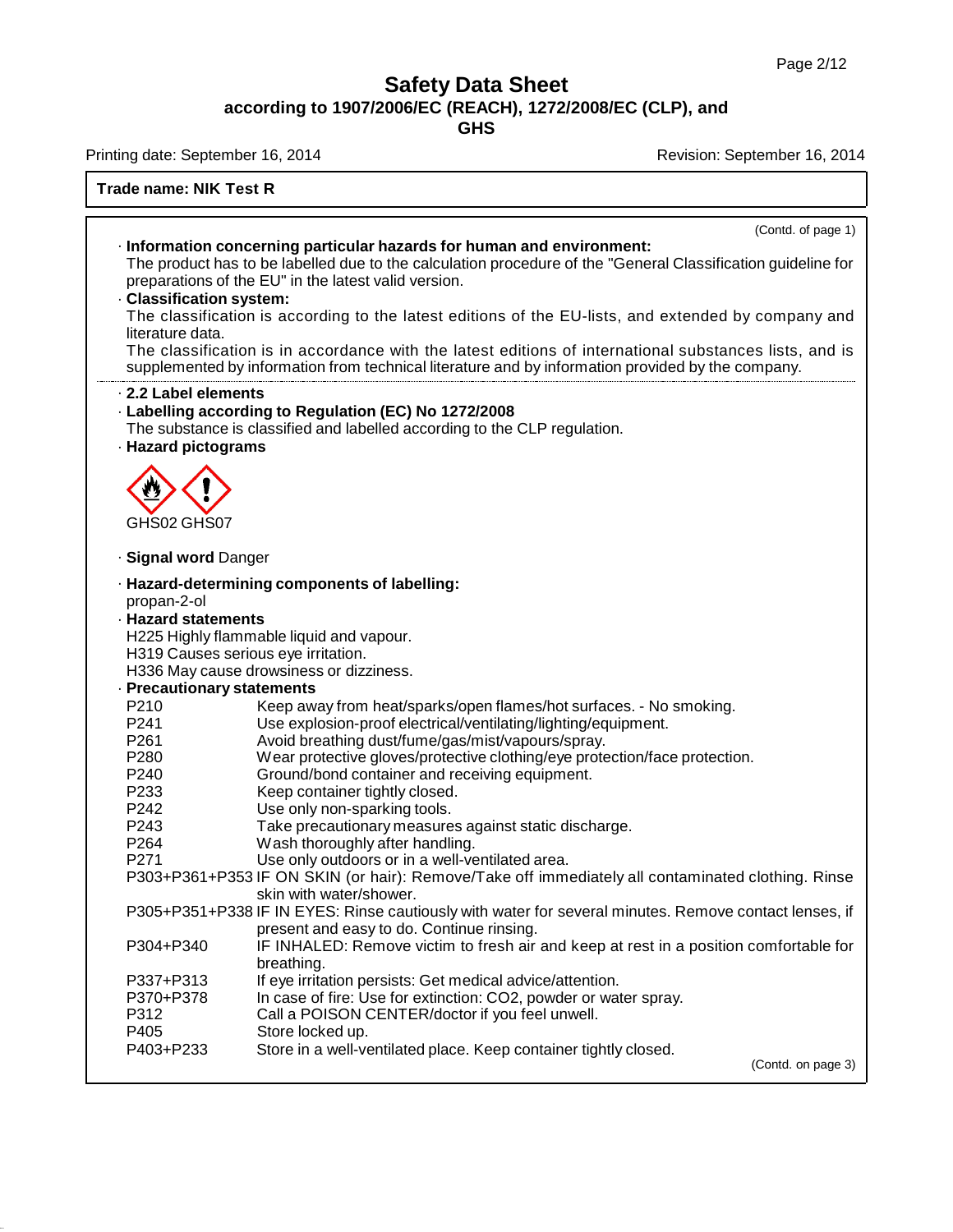**GHS**

Index number: 011-002-00-6



Skin Corr. 1A, H314

(Contd. on page 4)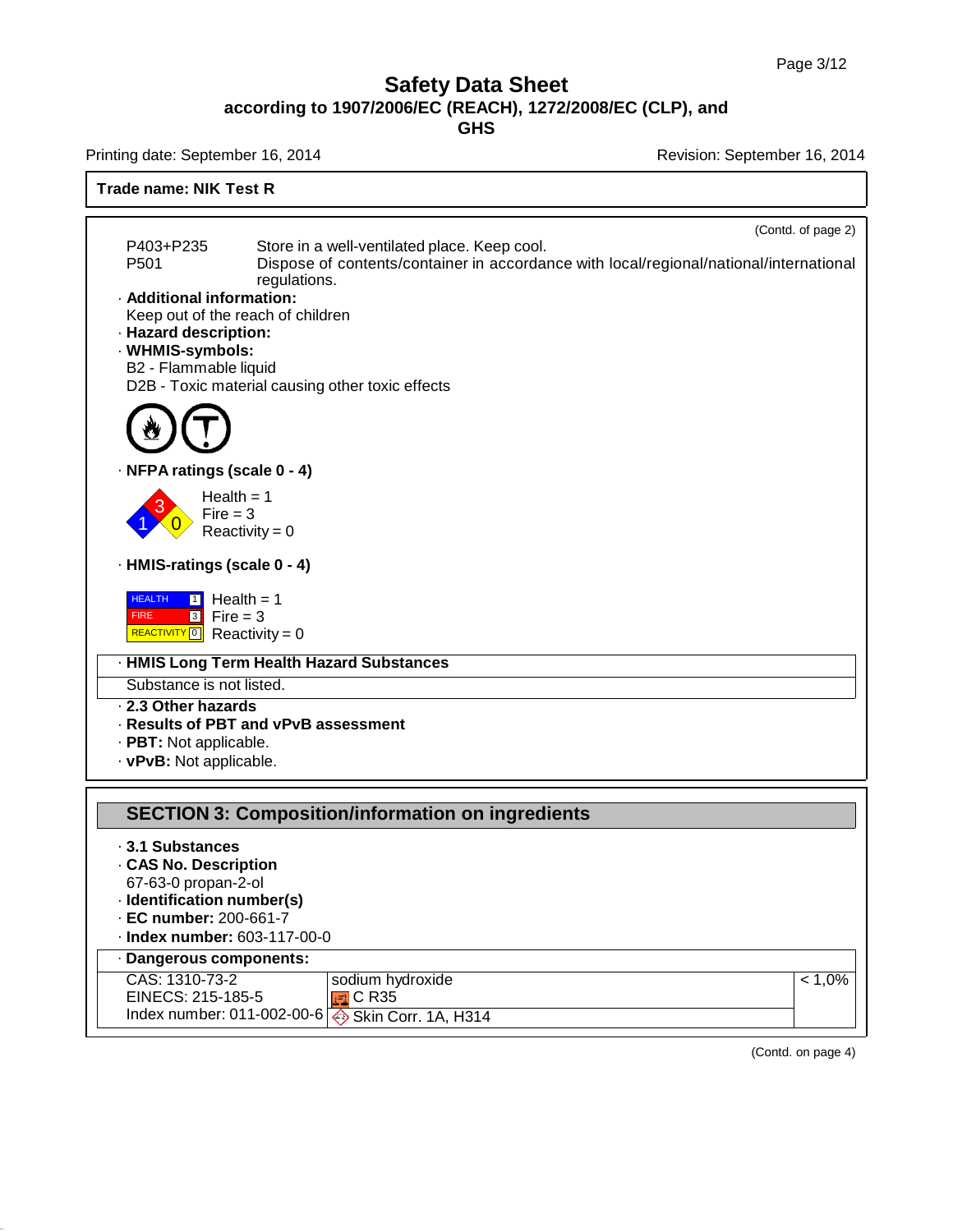**GHS**

Printing date: September 16, 2014 **Revision: September 16, 2014** Revision: September 16, 2014

### **Trade name: NIK Test R**

(Contd. of page 3)

### **SECTION 4: First aid measures**

- · **4.1 Description of first aid measures**
- · **General information:**

Immediately remove any clothing soiled by the product. Take affected persons out into the fresh air.

· **After inhalation:** Supply fresh air; consult doctor in case of complaints.

# · **After skin contact:**

Immediately wash with water and soap and rinse thoroughly.

If skin irritation continues, consult a doctor.

# · **After eye contact:**

Remove contact lenses if worn.

Rinse opened eye for several minutes under running water. If symptoms persist, consult a doctor.

### · **After swallowing:**

Rinse out mouth and then drink plenty of water.

Do not induce vomiting; call for medical help immediately.

- · **4.2 Most important symptoms and effects, both acute and delayed** Irritant to eyes.
- **Dizziness Thirst**

**Disorientation** 

- · **Hazards** No further relevant information available.
- · **4.3 Indication of any immediate medical attention and special treatment needed** Vapours may cause drowsiness and dizziness.

### **SECTION 5: Firefighting measures**

- · **5.1 Extinguishing media**
- · **Suitable extinguishing agents:** Use fire extinguishing methods suitable to surrounding conditions.
- · **For safety reasons unsuitable extinguishing agents:** None.
- · **5.2 Special hazards arising from the substance or mixture**
- Formation of toxic gases is possible during heating or in case of fire.
- · **5.3 Advice for firefighters**
- · **Protective equipment:**

Wear self-contained respiratory protective device.

### Wear fully protective suit.

· **Additional information**

Eliminate all ignition sources if safe to do so. Cool endangered receptacles with water spray.

## **SECTION 6: Accidental release measures**

· **6.1 Personal precautions, protective equipment and emergency procedures** Use respiratory protective device against the effects of fumes/dust/aerosol. Wear protective equipment. Keep unprotected persons away.

Ensure adequate ventilation

(Contd. on page 5)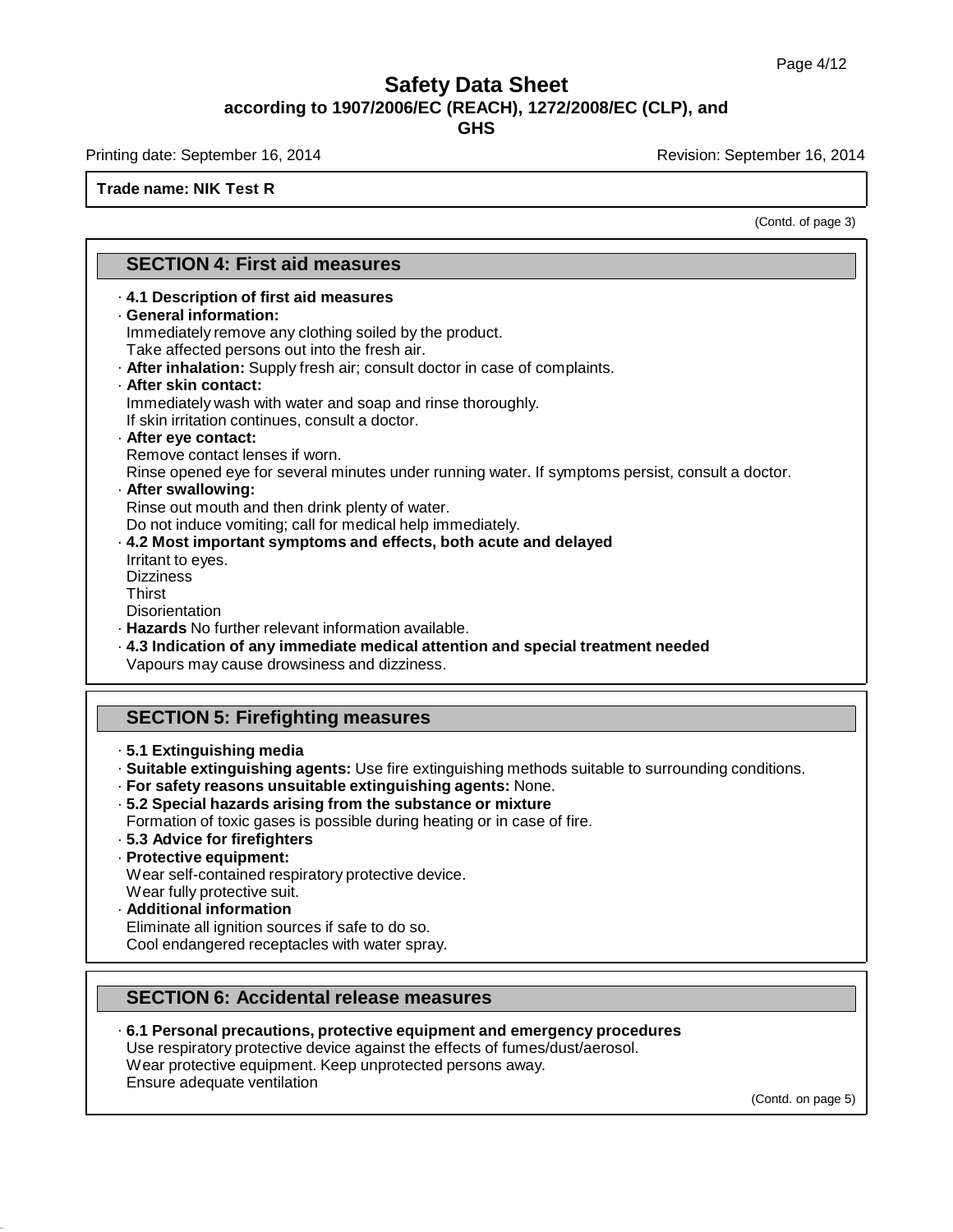(Contd. of page 4)

### **Safety Data Sheet according to 1907/2006/EC (REACH), 1272/2008/EC (CLP), and GHS**

Printing date: September 16, 2014 **Revision: September 16, 2014** Revision: September 16, 2014

### **Trade name: NIK Test R**

Keep away from ignition sources. Protect from heat.

- · **6.2 Environmental precautions:** No special measures required. Dilute with plenty of water.
- · **6.3 Methods and material for containment and cleaning up:** Absorb with non-combustible liquid-binding material (sand, diatomite, acid binders, universal binders). Send for recovery or disposal in suitable receptacles. Clean the affected area carefully; suitable cleaners are: Warm water · **6.4 Reference to other sections**
- See Section 7 for information on safe handling. See Section 8 for information on personal protection equipment. See Section 13 for disposal information.

### **SECTION 7: Handling and storage**

- · **7.1 Precautions for safe handling** Prevent formation of aerosols. Avoid splashes or spray in enclosed areas.
- · **Information about fire - and explosion protection:** Keep ignition sources away Do not smoke.

### · **7.2 Conditions for safe storage, including any incompatibilities**

- · **Storage:**
- · **Requirements to be met by storerooms and receptacles:** Store in a cool location.

Avoid storage near extreme heat, ignition sources or open flame.

- · **Information about storage in one common storage facility:** Store away from oxidizing agents.
- · **Further information about storage conditions:** Store in cool, dry conditions in well sealed receptacles.
- · **7.3 Specific end use(s)** No further relevant information available.

### **SECTION 8: Exposure controls/personal protection**

· **Additional information about design of technical facilities:** No further data; see item 7.

· **8.1 Control parameters**

### · **Ingredients with limit values that require monitoring at the workplace:**

### **67-63-0 propan-2-ol**

| PEL (USA) | Long-term value: 980 mg/m <sup>3</sup> , 400 ppm                                                                    |
|-----------|---------------------------------------------------------------------------------------------------------------------|
| REL (USA) | Short-term value: 1225 mg/m <sup>3</sup> , 500 ppm<br>Long-term value: 980 mg/m <sup>3</sup> , 400 ppm              |
| TLV (USA) | Short-term value: 984 mg/m <sup>3</sup> , 400 ppm<br>Long-term value: 492 mg/m <sup>3</sup> , 200 ppm<br><b>RFI</b> |
|           |                                                                                                                     |

(Contd. on page 6)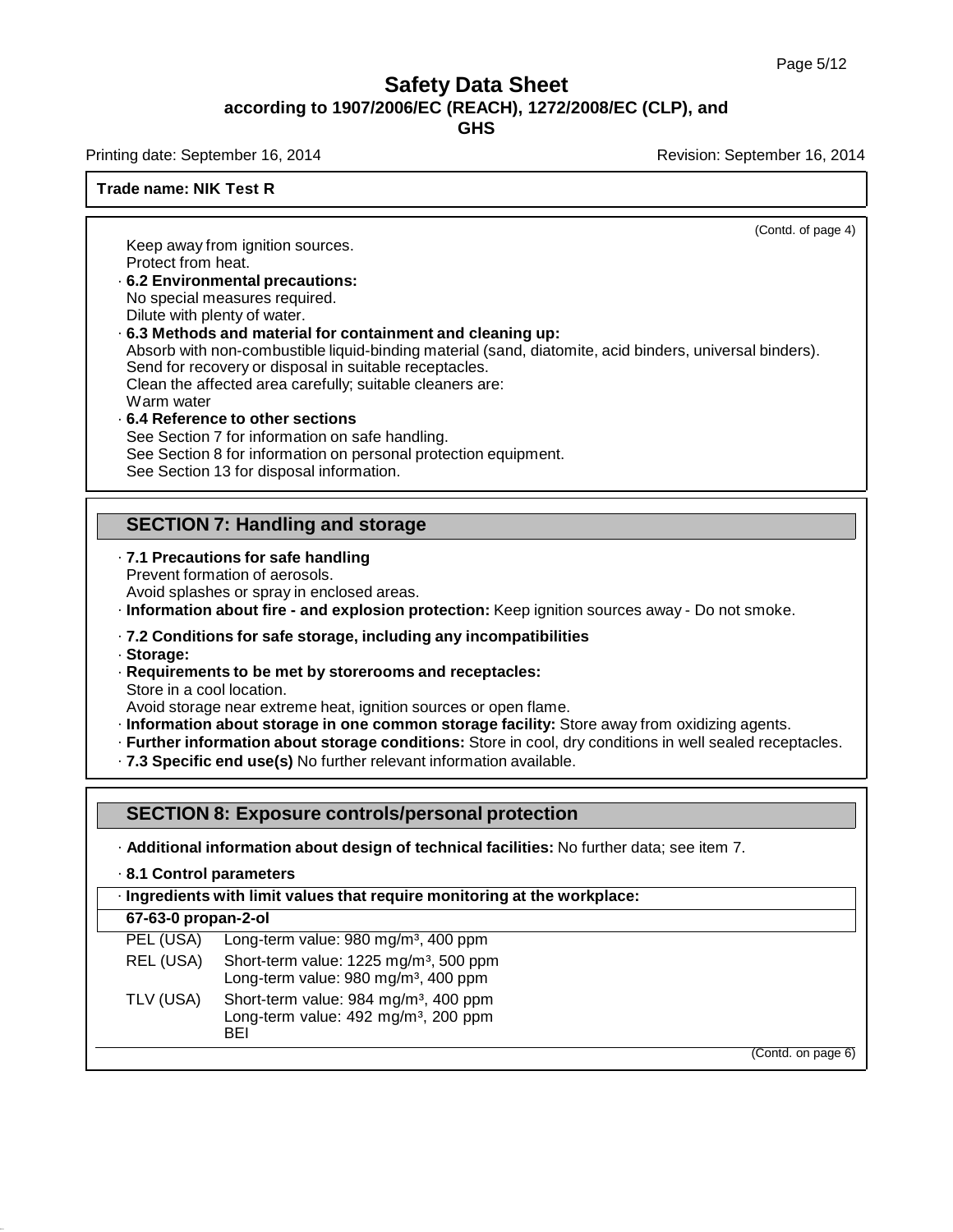Printing date: September 16, 2014 **Revision: September 16, 2014** Revision: September 16, 2014

**Trade name: NIK Test R**

| EL (Canada) Short-term value: 400 ppm<br>Long-term value: 200 ppm<br>EV (Canada) Short-term value: 400 ppm<br>Long-term value: 200 ppm<br>1310-73-2 sodium hydroxide<br>Long-term value: 2 mg/m <sup>3</sup><br>PEL (USA)<br>Ceiling limit: 2 mg/m <sup>3</sup><br>REL (USA)<br>TLV (USA)<br>Ceiling limit: 2 mg/m <sup>3</sup><br>EL (Canada) Ceiling limit: 2 mg/m <sup>3</sup><br>EV (Canada) Ceiling limit: 2 mg/m <sup>3</sup><br>· <b>DNELs</b> No further relevant information available.<br>. PNECs No further relevant information available.<br>· Ingredients with biological limit values:<br>67-63-0 propan-2-ol<br>BEI (USA) 40 mg/L<br>Medium: urine<br>Time: end of shift at end of workweek<br>Parameter: Acetone (background, nonspecific)<br>. Additional information: The lists valid during the making were used as basis.<br>8.2 Exposure controls<br>· Personal protective equipment:<br>· General protective and hygienic measures:<br>The usual precautionary measures are to be adhered to when handling chemicals.<br>Keep away from foodstuffs, beverages and feed.<br>Immediately remove all soiled and contaminated clothing.<br>Wash hands before breaks and at the end of work.<br>Do not inhale gases / fumes / aerosols.<br>Avoid contact with the eyes.<br>· Respiratory protection:<br>Not required under normal conditions of use.<br>For spills, respiratory protection may be advisable.<br>· Protection of hands:<br>Protective gloves<br>The glove material has to be impermeable and resistant to the product/ the substance/ the preparation.<br>Selection of the glove material on consideration of the penetration times, rates of diffusion and the<br>degradation.<br>· Material of gloves<br>The selection of the suitable gloves does not only depend on the material, but also on further marks of<br>quality and varies from manufacturer to manufacturer. As the product is a preparation of several<br>substances, the resistance of the glove material can not be calculated in advance and has therefore to be<br>checked prior to the application. |  | (Contd. of page 5) |
|-----------------------------------------------------------------------------------------------------------------------------------------------------------------------------------------------------------------------------------------------------------------------------------------------------------------------------------------------------------------------------------------------------------------------------------------------------------------------------------------------------------------------------------------------------------------------------------------------------------------------------------------------------------------------------------------------------------------------------------------------------------------------------------------------------------------------------------------------------------------------------------------------------------------------------------------------------------------------------------------------------------------------------------------------------------------------------------------------------------------------------------------------------------------------------------------------------------------------------------------------------------------------------------------------------------------------------------------------------------------------------------------------------------------------------------------------------------------------------------------------------------------------------------------------------------------------------------------------------------------------------------------------------------------------------------------------------------------------------------------------------------------------------------------------------------------------------------------------------------------------------------------------------------------------------------------------------------------------------------------------------------------------------------------------------------------------------------------------------------|--|--------------------|
|                                                                                                                                                                                                                                                                                                                                                                                                                                                                                                                                                                                                                                                                                                                                                                                                                                                                                                                                                                                                                                                                                                                                                                                                                                                                                                                                                                                                                                                                                                                                                                                                                                                                                                                                                                                                                                                                                                                                                                                                                                                                                                           |  |                    |
|                                                                                                                                                                                                                                                                                                                                                                                                                                                                                                                                                                                                                                                                                                                                                                                                                                                                                                                                                                                                                                                                                                                                                                                                                                                                                                                                                                                                                                                                                                                                                                                                                                                                                                                                                                                                                                                                                                                                                                                                                                                                                                           |  |                    |
|                                                                                                                                                                                                                                                                                                                                                                                                                                                                                                                                                                                                                                                                                                                                                                                                                                                                                                                                                                                                                                                                                                                                                                                                                                                                                                                                                                                                                                                                                                                                                                                                                                                                                                                                                                                                                                                                                                                                                                                                                                                                                                           |  |                    |
|                                                                                                                                                                                                                                                                                                                                                                                                                                                                                                                                                                                                                                                                                                                                                                                                                                                                                                                                                                                                                                                                                                                                                                                                                                                                                                                                                                                                                                                                                                                                                                                                                                                                                                                                                                                                                                                                                                                                                                                                                                                                                                           |  |                    |
|                                                                                                                                                                                                                                                                                                                                                                                                                                                                                                                                                                                                                                                                                                                                                                                                                                                                                                                                                                                                                                                                                                                                                                                                                                                                                                                                                                                                                                                                                                                                                                                                                                                                                                                                                                                                                                                                                                                                                                                                                                                                                                           |  |                    |
|                                                                                                                                                                                                                                                                                                                                                                                                                                                                                                                                                                                                                                                                                                                                                                                                                                                                                                                                                                                                                                                                                                                                                                                                                                                                                                                                                                                                                                                                                                                                                                                                                                                                                                                                                                                                                                                                                                                                                                                                                                                                                                           |  |                    |
|                                                                                                                                                                                                                                                                                                                                                                                                                                                                                                                                                                                                                                                                                                                                                                                                                                                                                                                                                                                                                                                                                                                                                                                                                                                                                                                                                                                                                                                                                                                                                                                                                                                                                                                                                                                                                                                                                                                                                                                                                                                                                                           |  |                    |
|                                                                                                                                                                                                                                                                                                                                                                                                                                                                                                                                                                                                                                                                                                                                                                                                                                                                                                                                                                                                                                                                                                                                                                                                                                                                                                                                                                                                                                                                                                                                                                                                                                                                                                                                                                                                                                                                                                                                                                                                                                                                                                           |  |                    |
|                                                                                                                                                                                                                                                                                                                                                                                                                                                                                                                                                                                                                                                                                                                                                                                                                                                                                                                                                                                                                                                                                                                                                                                                                                                                                                                                                                                                                                                                                                                                                                                                                                                                                                                                                                                                                                                                                                                                                                                                                                                                                                           |  |                    |
|                                                                                                                                                                                                                                                                                                                                                                                                                                                                                                                                                                                                                                                                                                                                                                                                                                                                                                                                                                                                                                                                                                                                                                                                                                                                                                                                                                                                                                                                                                                                                                                                                                                                                                                                                                                                                                                                                                                                                                                                                                                                                                           |  |                    |
|                                                                                                                                                                                                                                                                                                                                                                                                                                                                                                                                                                                                                                                                                                                                                                                                                                                                                                                                                                                                                                                                                                                                                                                                                                                                                                                                                                                                                                                                                                                                                                                                                                                                                                                                                                                                                                                                                                                                                                                                                                                                                                           |  |                    |
|                                                                                                                                                                                                                                                                                                                                                                                                                                                                                                                                                                                                                                                                                                                                                                                                                                                                                                                                                                                                                                                                                                                                                                                                                                                                                                                                                                                                                                                                                                                                                                                                                                                                                                                                                                                                                                                                                                                                                                                                                                                                                                           |  |                    |
|                                                                                                                                                                                                                                                                                                                                                                                                                                                                                                                                                                                                                                                                                                                                                                                                                                                                                                                                                                                                                                                                                                                                                                                                                                                                                                                                                                                                                                                                                                                                                                                                                                                                                                                                                                                                                                                                                                                                                                                                                                                                                                           |  |                    |
|                                                                                                                                                                                                                                                                                                                                                                                                                                                                                                                                                                                                                                                                                                                                                                                                                                                                                                                                                                                                                                                                                                                                                                                                                                                                                                                                                                                                                                                                                                                                                                                                                                                                                                                                                                                                                                                                                                                                                                                                                                                                                                           |  |                    |
|                                                                                                                                                                                                                                                                                                                                                                                                                                                                                                                                                                                                                                                                                                                                                                                                                                                                                                                                                                                                                                                                                                                                                                                                                                                                                                                                                                                                                                                                                                                                                                                                                                                                                                                                                                                                                                                                                                                                                                                                                                                                                                           |  |                    |
|                                                                                                                                                                                                                                                                                                                                                                                                                                                                                                                                                                                                                                                                                                                                                                                                                                                                                                                                                                                                                                                                                                                                                                                                                                                                                                                                                                                                                                                                                                                                                                                                                                                                                                                                                                                                                                                                                                                                                                                                                                                                                                           |  |                    |
|                                                                                                                                                                                                                                                                                                                                                                                                                                                                                                                                                                                                                                                                                                                                                                                                                                                                                                                                                                                                                                                                                                                                                                                                                                                                                                                                                                                                                                                                                                                                                                                                                                                                                                                                                                                                                                                                                                                                                                                                                                                                                                           |  |                    |
|                                                                                                                                                                                                                                                                                                                                                                                                                                                                                                                                                                                                                                                                                                                                                                                                                                                                                                                                                                                                                                                                                                                                                                                                                                                                                                                                                                                                                                                                                                                                                                                                                                                                                                                                                                                                                                                                                                                                                                                                                                                                                                           |  |                    |
|                                                                                                                                                                                                                                                                                                                                                                                                                                                                                                                                                                                                                                                                                                                                                                                                                                                                                                                                                                                                                                                                                                                                                                                                                                                                                                                                                                                                                                                                                                                                                                                                                                                                                                                                                                                                                                                                                                                                                                                                                                                                                                           |  |                    |
|                                                                                                                                                                                                                                                                                                                                                                                                                                                                                                                                                                                                                                                                                                                                                                                                                                                                                                                                                                                                                                                                                                                                                                                                                                                                                                                                                                                                                                                                                                                                                                                                                                                                                                                                                                                                                                                                                                                                                                                                                                                                                                           |  |                    |
|                                                                                                                                                                                                                                                                                                                                                                                                                                                                                                                                                                                                                                                                                                                                                                                                                                                                                                                                                                                                                                                                                                                                                                                                                                                                                                                                                                                                                                                                                                                                                                                                                                                                                                                                                                                                                                                                                                                                                                                                                                                                                                           |  | (Contd. on page 7) |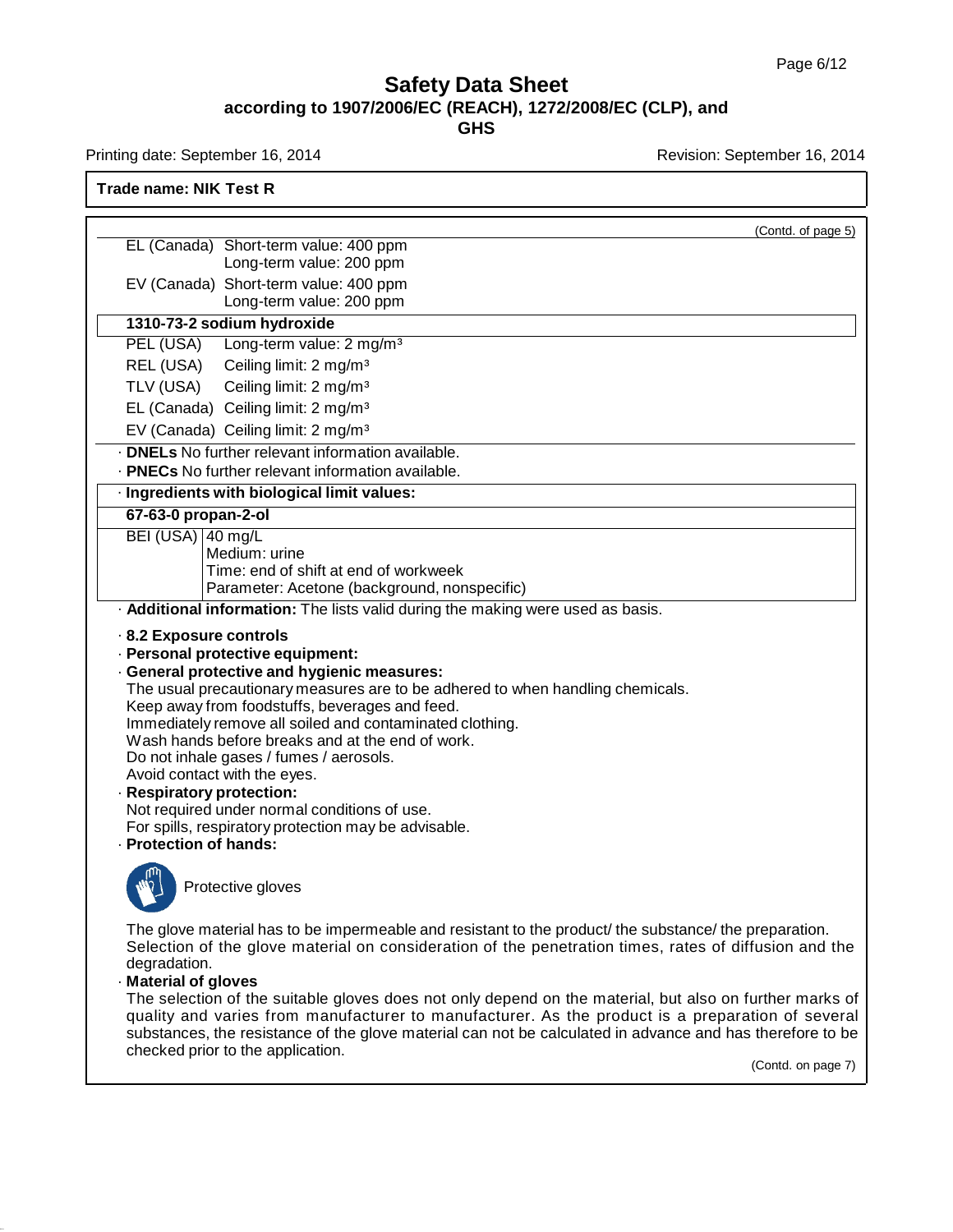**GHS**

Printing date: September 16, 2014 **Revision: September 16, 2014** Revision: September 16, 2014

### **Trade name: NIK Test R**

(Contd. of page 6)

· **Penetration time of glove material** The exact break through time has to be found out by the manufacturer of the protective gloves and has to be observed.

· **Eye protection:**



Safety glasses

- · **Body protection:** Protective work clothing
- · **Limitation and supervision of exposure into the environment** No further relevant information available.
- · **Risk management measures** See Section 7 for additional information. No further relevant information available.

# **SECTION 9: Physical and chemical properties**

| <b>General Information</b>          | . 9.1 Information on basic physical and chemical properties                                     |  |  |
|-------------------------------------|-------------------------------------------------------------------------------------------------|--|--|
| · Appearance:                       |                                                                                                 |  |  |
| Form:                               | Liquid                                                                                          |  |  |
| Colour:                             | Colourless                                                                                      |  |  |
| · Odour:                            | Like alcohol                                                                                    |  |  |
| · Odour threshold:                  | Not determined.                                                                                 |  |  |
| · pH-value:                         | Alkaline                                                                                        |  |  |
| Change in condition                 |                                                                                                 |  |  |
| <b>Melting point/Melting range:</b> | Not Determined.                                                                                 |  |  |
| · Flash point:                      | 53,6 °F / 12 °C (PMCC)                                                                          |  |  |
| · Flammability (solid, gaseous):    | Not applicable.                                                                                 |  |  |
| · Auto/Self-ignition temperature:   | 750 °F / 399 °C                                                                                 |  |  |
| · Decomposition temperature:        | Not determined.                                                                                 |  |  |
| · Self-igniting:                    | Product is not self-igniting.                                                                   |  |  |
| Danger of explosion:                | Product is not explosive. However, formation of explosive air/<br>vapour mixtures are possible. |  |  |
| · Explosion limits:                 |                                                                                                 |  |  |
| Lower:                              | 2,0 Vol % (propan-2-ol)                                                                         |  |  |
| <b>Upper:</b>                       | 12,7 Vol % (propan-2-ol)                                                                        |  |  |
| · Vapour pressure at 20 °C:         | 43 <sub>hPa</sub>                                                                               |  |  |
| ⋅ Density at 20 °C:                 | $0,81$ g/cm <sup>3</sup>                                                                        |  |  |
| · Relative density                  | Not determined.                                                                                 |  |  |
| · Vapour density                    | Not determined.                                                                                 |  |  |
|                                     | (Contd. on page 8)                                                                              |  |  |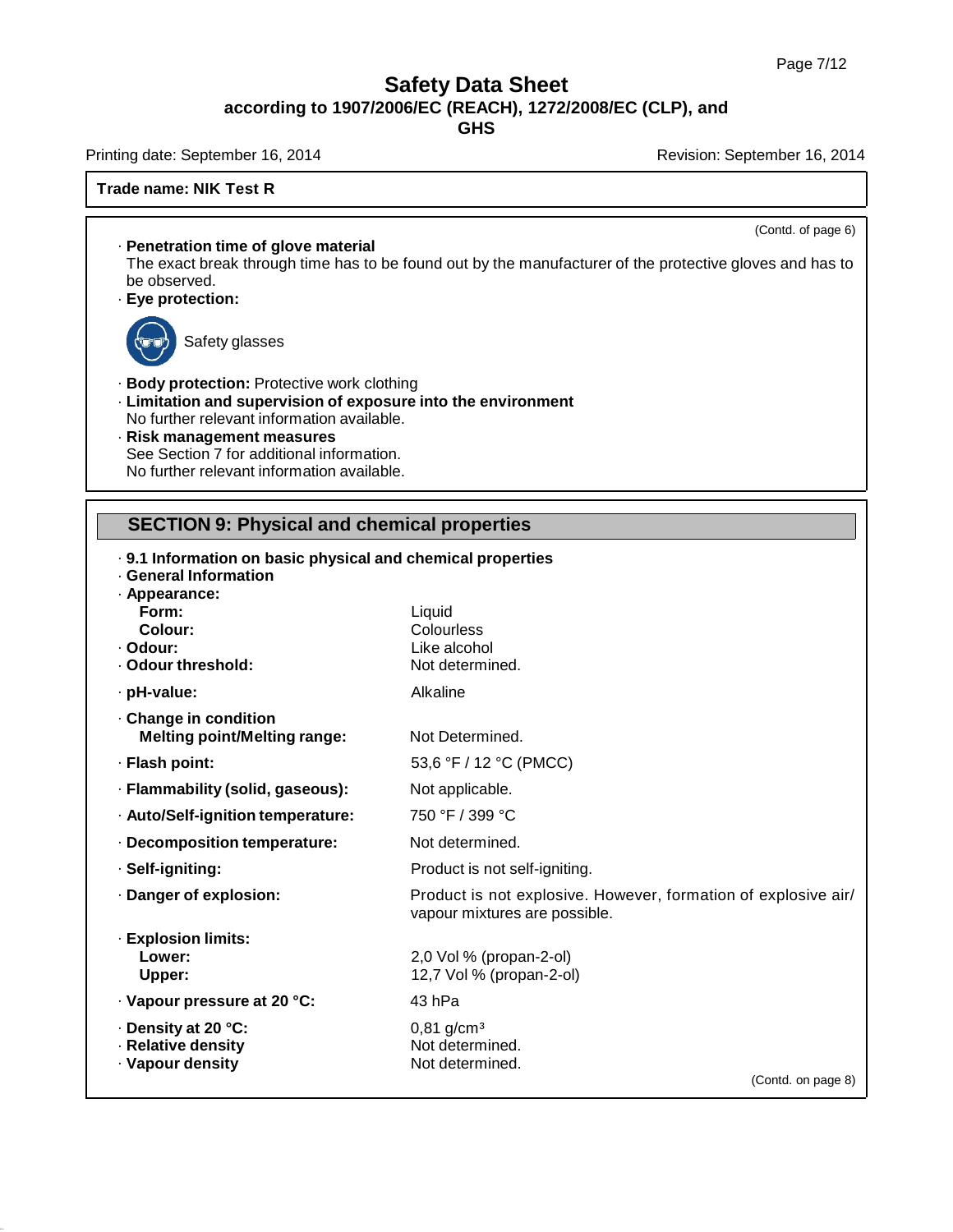**GHS**

Printing date: September 16, 2014 **Revision: September 16, 2014** Revision: September 16, 2014

### **Trade name: NIK Test R**

| · Evaporation rate                                         | Not determined.                            | (Contd. of page 7) |
|------------------------------------------------------------|--------------------------------------------|--------------------|
| · Solubility in / Miscibility with<br>water:               | Soluble.                                   |                    |
| · Partition coefficient (n-octanol/water): Not determined. |                                            |                    |
| · Viscosity:                                               |                                            |                    |
| Dynamic:                                                   | Not determined.                            |                    |
| Kinematic:                                                 | Not determined.                            |                    |
| ⋅ 9.2 Other information                                    | No further relevant information available. |                    |
|                                                            |                                            |                    |
| <b>SECTION 10: Stability and reactivity</b>                |                                            |                    |
|                                                            |                                            |                    |

- · **10.1 Reactivity**
- · **10.2 Chemical stability**
- · **Thermal decomposition / conditions to be avoided:**
- No decomposition if used and stored according to specifications.
- · **10.3 Possibility of hazardous reactions**
- Flammable.

Reacts violently with oxidizing agents.

Used empty containers may contain product gases which form explosive mixtures with air.

Can form explosive mixtures in air if heated above flash point and/or when sprayed or atomised.

### · **10.4 Conditions to avoid** Keep ignition sources away - Do not smoke. Store away from oxidizing agents.

- · **10.5 Incompatible materials:** No further relevant information available.
- · **10.6 Hazardous decomposition products:** Carbon monoxide and carbon dioxide

### **SECTION 11: Toxicological information**

- · **11.1 Information on toxicological effects**
- · **Acute toxicity:**

### · **LD/LC50 values relevant for classification:**

### **67-63-0 propan-2-ol**

| Oral | LD50                 | 5045 mg/kg (rat) |   |
|------|----------------------|------------------|---|
|      | $\sim$ $\sim$ $\sim$ | 1.0000           | . |

Dermal LD50 12800 mg/kg (rabbit)

Inhalative LC50/4h 30 mg/l (rat)

### · **Primary irritant effect:**

- · **on the skin:** Slight irritant effect on skin and mucous membranes.
- · **on the eye:** Irritating effect.
- · **Sensitization:** No sensitizing effects known.
- · **Additional toxicological information:**

The product shows the following dangers according to the calculation method of the General EU Classification Guidelines for Preparations as issued in the latest version:

(Contd. on page 9)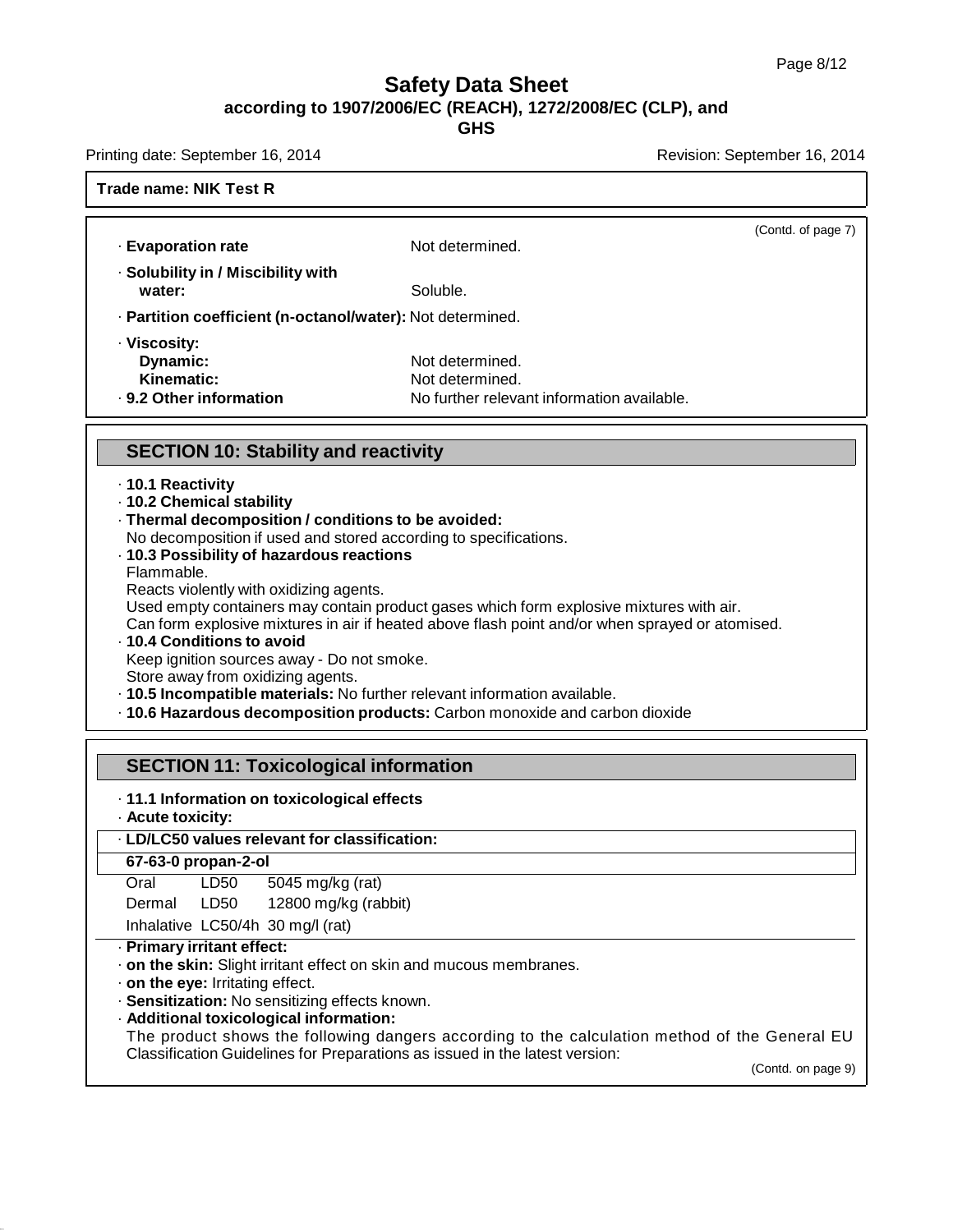**GHS**

Printing date: September 16, 2014 **Revision: September 16, 2014** Revision: September 16, 2014

### **Trade name: NIK Test R**

(Contd. of page 8)

Irritant Inhalation of concentrated vapours as well as oral intake will lead to anaesthesia-like conditions and headache, dizziness, etc.

· **Acute effects (acute toxicity, irritation and corrosivity):** Vapours have narcotic effect.

### **SECTION 12: Ecological information**

- · **12.1 Toxicity**
- · **Aquatic toxicity:** No further relevant information available.
- · **12.2 Persistence and degradability** No further relevant information available.
- · **12.3 Bioaccumulative potential** No further relevant information available.
- · **12.4 Mobility in soil** No further relevant information available.
- · **Additional ecological information:**

### · **General notes:**

Not known to be hazardous to water.

Due to available data on eliminability/decomposition and bioaccumulation potential a prolonged damage of the environment is unlikely.

- · **12.5 Results of PBT and vPvB assessment**
- · **PBT:** Not applicable.
- · **vPvB:** Not applicable.
- · **12.6 Other adverse effects** No further relevant information available.

### **SECTION 13: Disposal considerations**

### · **13.1 Waste treatment methods**

· **Recommendation**

Small amounts may be diluted with plenty of water and washed away. Dispose of bigger amounts in accordance with Local Authority requirements.

The user of this material has the responsibility to dispose of unused material, residues and containers in compliance with all relevant local, state and federal laws and regulations regarding treatment, storage and disposal for hazardous and nonhazardous wastes. Residual materials should be treated as hazardous.

### · **Uncleaned packaging:**

· **Recommendation:** Disposal must be made according to official regulations.

# **SECTION 14: Transport information** · **14.1 UN-Number** · **DOT** UN1993

| · ADR, IMDG, IATA | UN1219 |
|-------------------|--------|
|                   |        |

- · **14.2 UN proper shipping name**
- -
	-

· **DOT** Flammable Liquid N.O.S. Contains ISOPROPANOL (ISOPROPYL ALCOHOL), Limited Quantity <5L Consumer commodity · **ADR** 1219 ISOPROPANOL (ISOPROPYL ALCOHOL) · **IMDG, IATA** ISOPROPANOL (ISOPROPYL ALCOHOL)

(Contd. on page 10)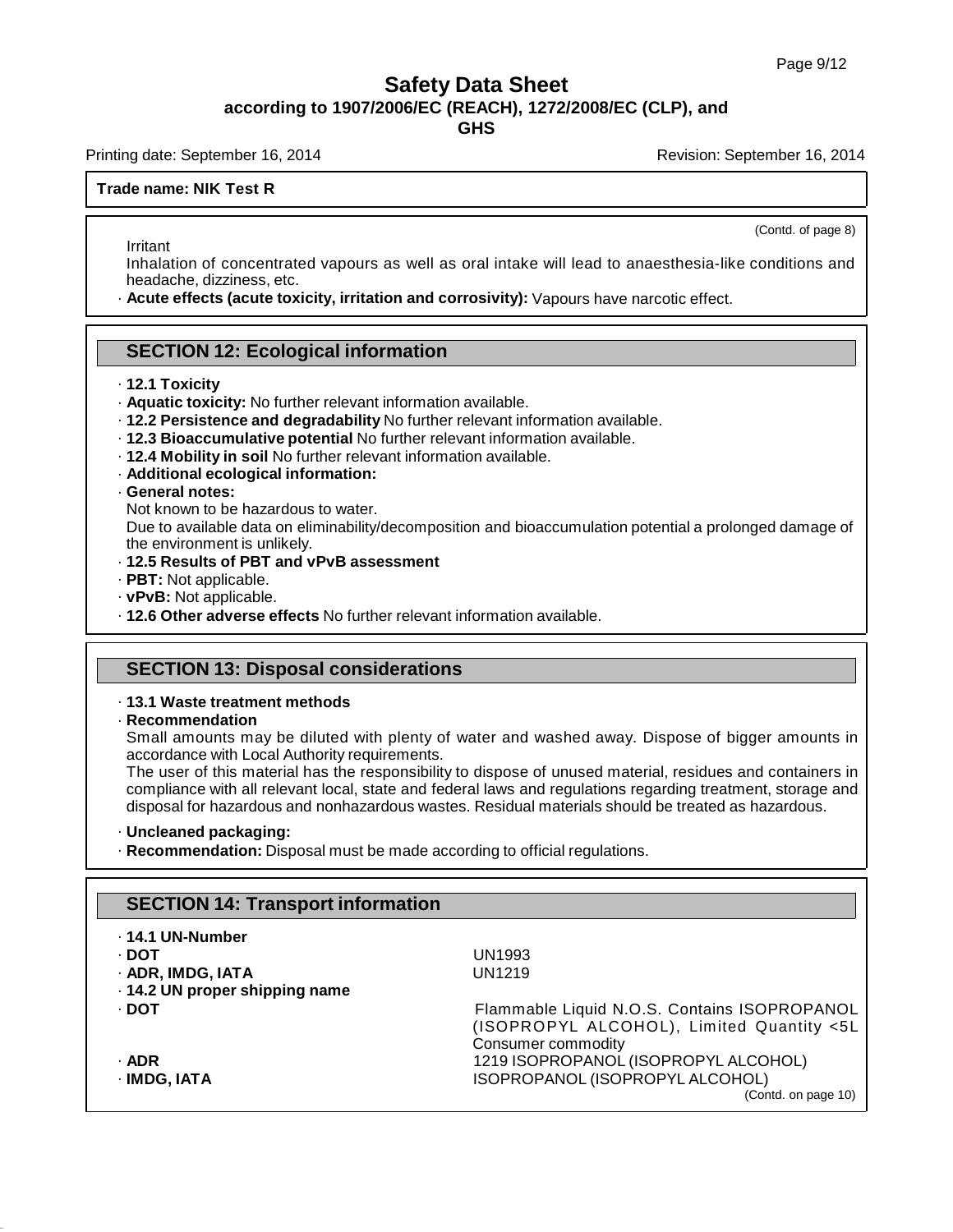Printing date: September 16, 2014 **Revision: September 16, 2014** Revision: September 16, 2014

| <b>Trade name: NIK Test R</b>                                                                                                                                                                                                                                                                        |                                                                                                                                              |
|------------------------------------------------------------------------------------------------------------------------------------------------------------------------------------------------------------------------------------------------------------------------------------------------------|----------------------------------------------------------------------------------------------------------------------------------------------|
| · 14.3 Transport hazard class(es)<br>$\cdot$ DOT                                                                                                                                                                                                                                                     | (Contd. of page 9)                                                                                                                           |
|                                                                                                                                                                                                                                                                                                      |                                                                                                                                              |
| · Class<br>· Label                                                                                                                                                                                                                                                                                   | 3 Flammable liquids.<br>3                                                                                                                    |
| $·$ ADR                                                                                                                                                                                                                                                                                              |                                                                                                                                              |
| · Class<br>· Label                                                                                                                                                                                                                                                                                   | 3 (F1) Flammable liquids.<br>3                                                                                                               |
| · IMDG, IATA                                                                                                                                                                                                                                                                                         |                                                                                                                                              |
| · Class<br>· Label<br>· 14.4 Packing group<br>· DOT, ADR, IMDG, IATA<br>· 14.5 Environmental hazards:<br>· Marine pollutant:<br>· 14.6 Special precautions for user<br>· Danger code (Kemler):<br>· EMS Number:<br>- 14.7 Transport in bulk according to Annex II of<br>MARPOL73/78 and the IBC Code | 3 Flammable liquids.<br>3<br>$\mathbf{I}$<br>No<br>Warning: Flammable liquids.<br>33<br>$F-E$ , S-D<br>Not applicable.                       |
| · Transport/Additional information:                                                                                                                                                                                                                                                                  |                                                                                                                                              |
| $\cdot$ ADR<br>· Limited quantities (LQ)<br>· Excepted quantities (EQ)                                                                                                                                                                                                                               | 1L<br>Code: E2<br>Maximum net quantity per inner packaging: 30 ml<br>Maximum net quantity per outer packaging: 500 ml                        |
| · Transport category<br>· Tunnel restriction code                                                                                                                                                                                                                                                    | 2<br>D/E                                                                                                                                     |
| $\cdot$ IMDG<br>· Limited quantities (LQ)<br>· Excepted quantities (EQ)                                                                                                                                                                                                                              | 1L<br>Code: E2<br>Maximum net quantity per inner packaging: 30 ml<br>Maximum net quantity per outer packaging: 500 ml<br>(Contd. on page 11) |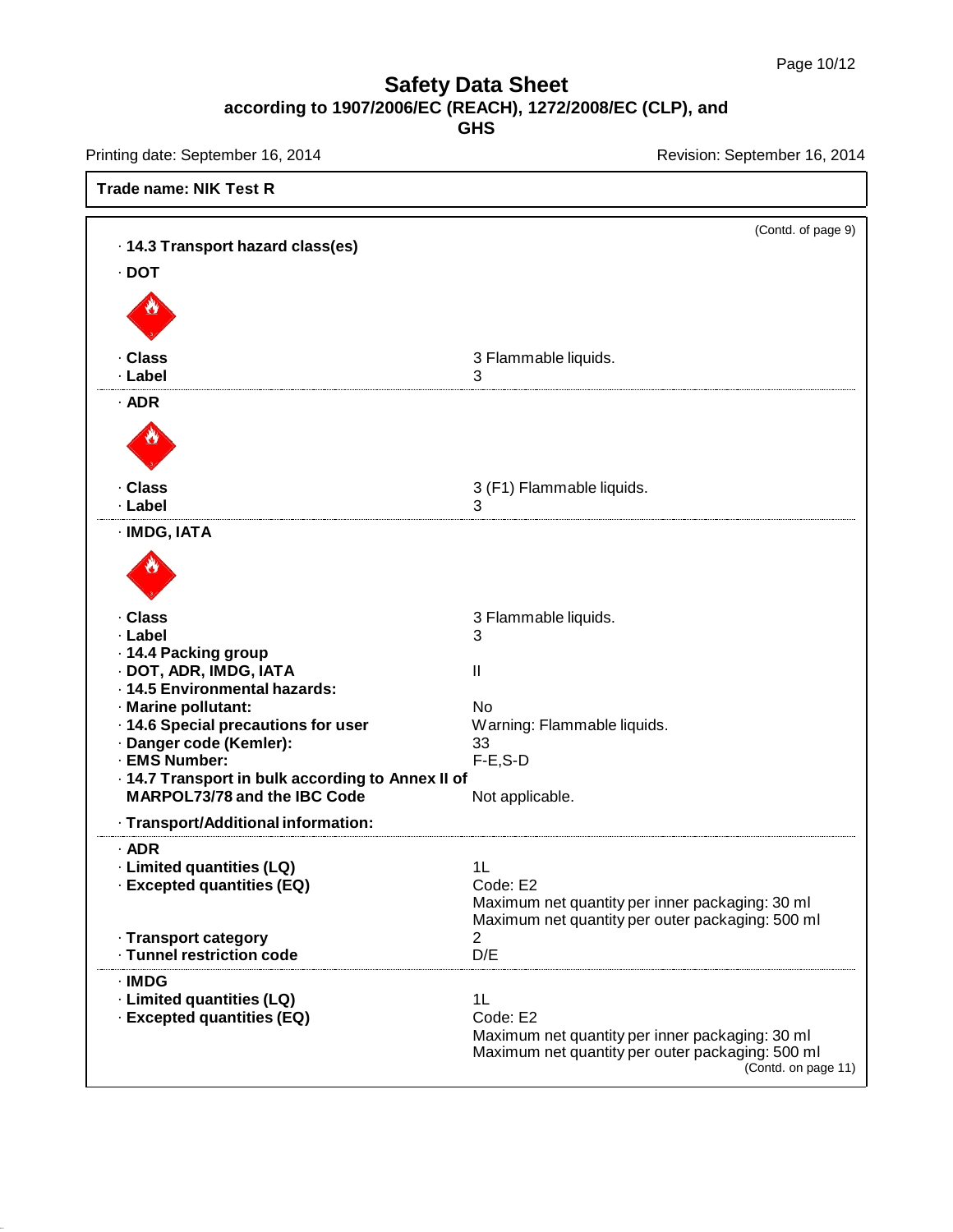**GHS**

Printing date: September 16, 2014 **Revision: September 16, 2014** Revision: September 16, 2014

**Trade name: NIK Test R**

(Contd. of page 10) · **UN "Model Regulation":** UN1219, ISOPROPANOL (ISOPROPYL ALCOHOL), 3, II

# **SECTION 15: Regulatory information**

| · 15.1 Safety, health and environmental regulations/legislation specific for the substance or mixture<br><b>United States (USA)</b><br>· SARA |
|-----------------------------------------------------------------------------------------------------------------------------------------------|
| · Section 355 (extremely hazardous substances):                                                                                               |
| Substance is not listed.                                                                                                                      |
| · Section 313 (Specific toxic chemical listings):                                                                                             |
| Substance is listed.                                                                                                                          |
| · TSCA (Toxic Substances Control Act):                                                                                                        |
| Substance is listed.                                                                                                                          |
| · Proposition 65 (California):                                                                                                                |
| . Chemicals known to cause cancer:                                                                                                            |
| Substance is not listed.                                                                                                                      |
| . Chemicals known to cause reproductive toxicity for females:                                                                                 |
| Substance is not listed.                                                                                                                      |
| · Chemicals known to cause reproductive toxicity for males:                                                                                   |
| Substance is not listed.                                                                                                                      |
| · Chemicals known to cause developmental toxicity:                                                                                            |
| Substance is not listed.                                                                                                                      |
| · Carcinogenic Categories                                                                                                                     |
| · EPA (Environmental Protection Agency)                                                                                                       |
| Substance is not listed.                                                                                                                      |
| · IARC (International Agency for Research on Cancer)                                                                                          |
| 67-63-0 propan-2-ol<br>3                                                                                                                      |
| · TLV (Threshold Limit Value established by ACGIH)                                                                                            |
| 67-63-0 propan-2-ol<br>A4                                                                                                                     |
| · NIOSH-Ca (National Institute for Occupational Safety and Health)                                                                            |
| Substance is not listed.                                                                                                                      |
| · Canada                                                                                                                                      |
| · Canadian Domestic Substances List (DSL)                                                                                                     |
| Substance is listed.                                                                                                                          |
| · Canadian Ingredient Disclosure list (limit 0.1%)                                                                                            |
| Substance is not listed.                                                                                                                      |
| · Canadian Ingredient Disclosure list (limit 1%)                                                                                              |
| Substance is listed.                                                                                                                          |
| (Contd. on page $\overline{12}$ )                                                                                                             |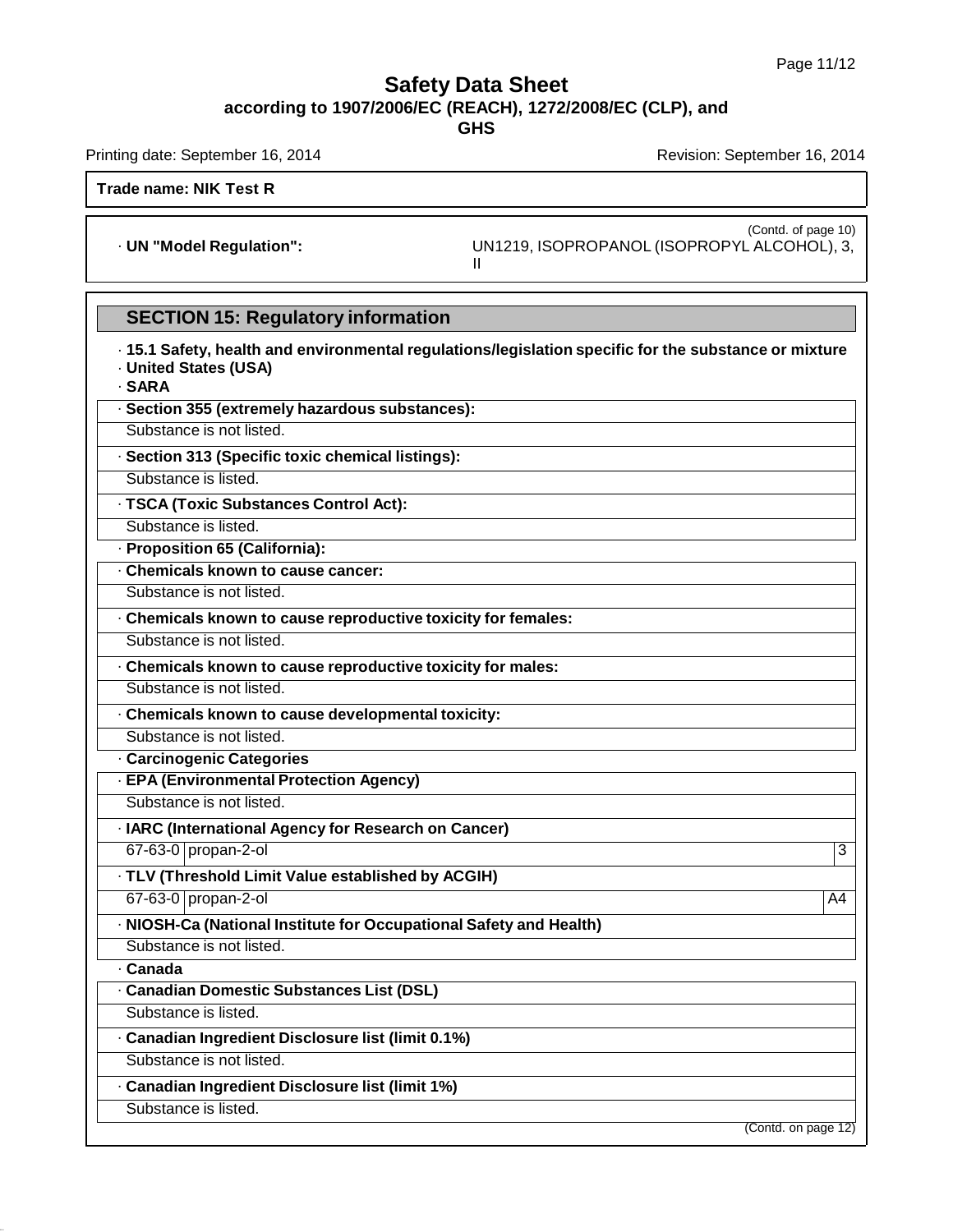**GHS**

Printing date: September 16, 2014 **Revision: September 16, 2014** Revision: September 16, 2014

### **Trade name: NIK Test R**

(Contd. of page 11)

### · **Other regulations, limitations and prohibitive regulations**

· **Substances of very high concern (SVHC) according to REACH, Article 57**

### Substance is not listed.

· **15.2 Chemical safety assessment:** A Chemical Safety Assessment has not been carried out.

### **SECTION 16: Other information**

This information is based on our present knowledge. However, this shall not constitute a guarantee for any specific product features and shall not establish a legally valid contractual relationship.

### · **Relevant phrases**

H314 Causes severe skin burns and eye damage.

R35 Causes severe burns.

### · **Abbreviations and acronyms:**

ADR: Accord européen sur le transport des marchandises dangereuses par Route (European Agreement concerning the International Carriage of Dangerous Goods by Road) IMDG: International Maritime Code for Dangerous Goods DOT: US Department of Transportation IATA: International Air Transport Association GHS: Globally Harmonized System of Classification and Labelling of Chemicals ACGIH: American Conference of Governmental Industrial Hygienists EINECS: European Inventory of Existing Commercial Chemical Substances ELINCS: European List of Notified Chemical Substances CAS: Chemical Abstracts Service (division of the American Chemical Society) NFPA: National Fire Protection Association (USA) HMIS: Hazardous Materials Identification System (USA) WHMIS: Workplace Hazardous Materials Information System (Canada) DNEL: Derived No-Effect Level (REACH) PNEC: Predicted No-Effect Concentration (REACH) LC50: Lethal concentration, 50 percent LD50: Lethal dose, 50 percent Flam. Liq. 2: Flammable liquids, Hazard Category 2 Skin Corr. 1A: Skin corrosion/irritation, Hazard Category 1A Eye Irrit. 2: Serious eye damage/eye irritation, Hazard Category 2 STOT SE 3: Specific target organ toxicity - Single exposure, Hazard Category 3 · **Sources** SDS Prepared by: ChemTel Inc. 1305 North Florida Avenue Tampa, Florida USA 33602-2902 Toll Free North America 1-888-255-3924 Intl. +01 813-248-0573 Website: [www.chemtelinc.com](http://www.chemtelinc.com/)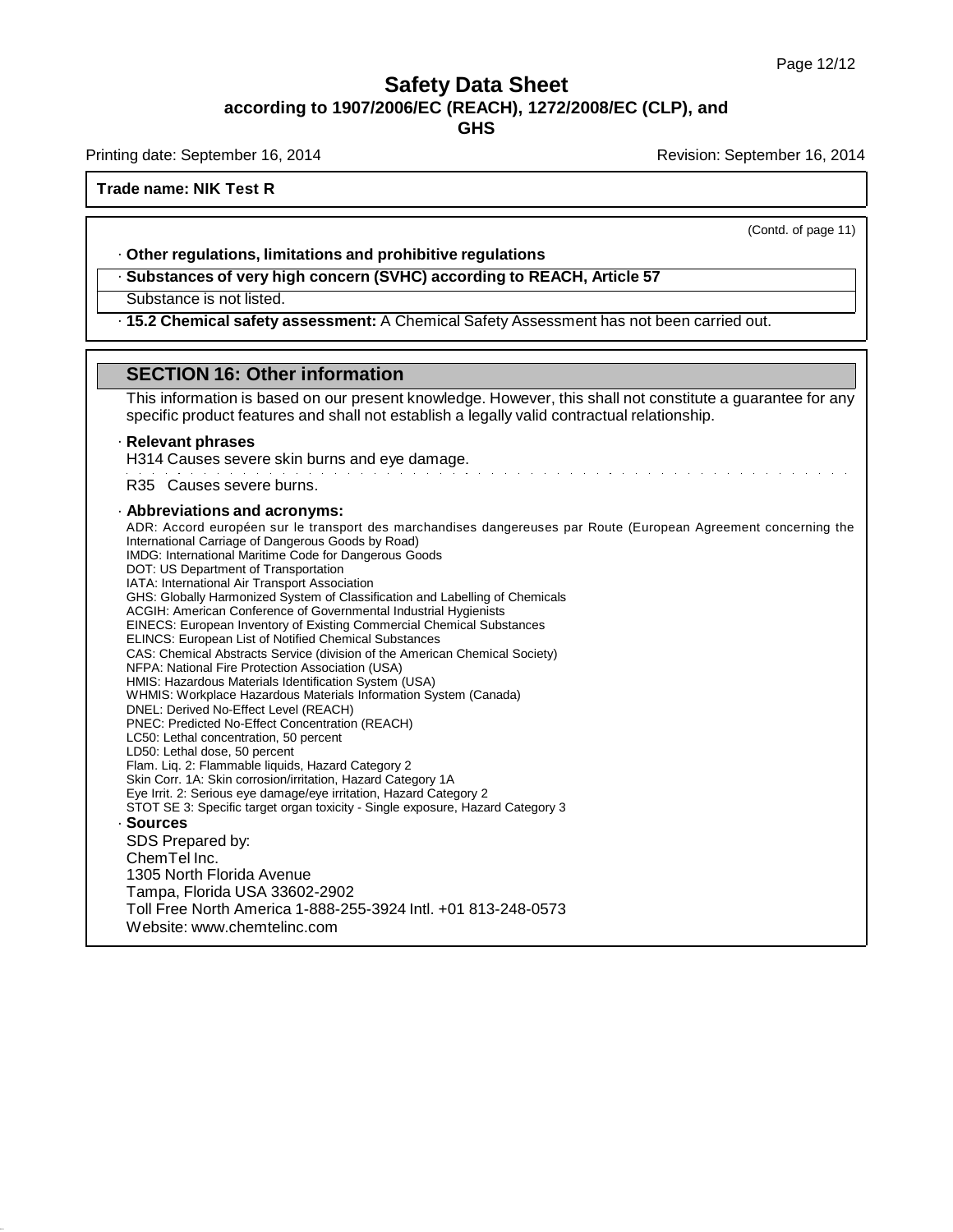Printing date: September 16, 2014 **Revision: September 16, 2014** Revision: September 16, 2014

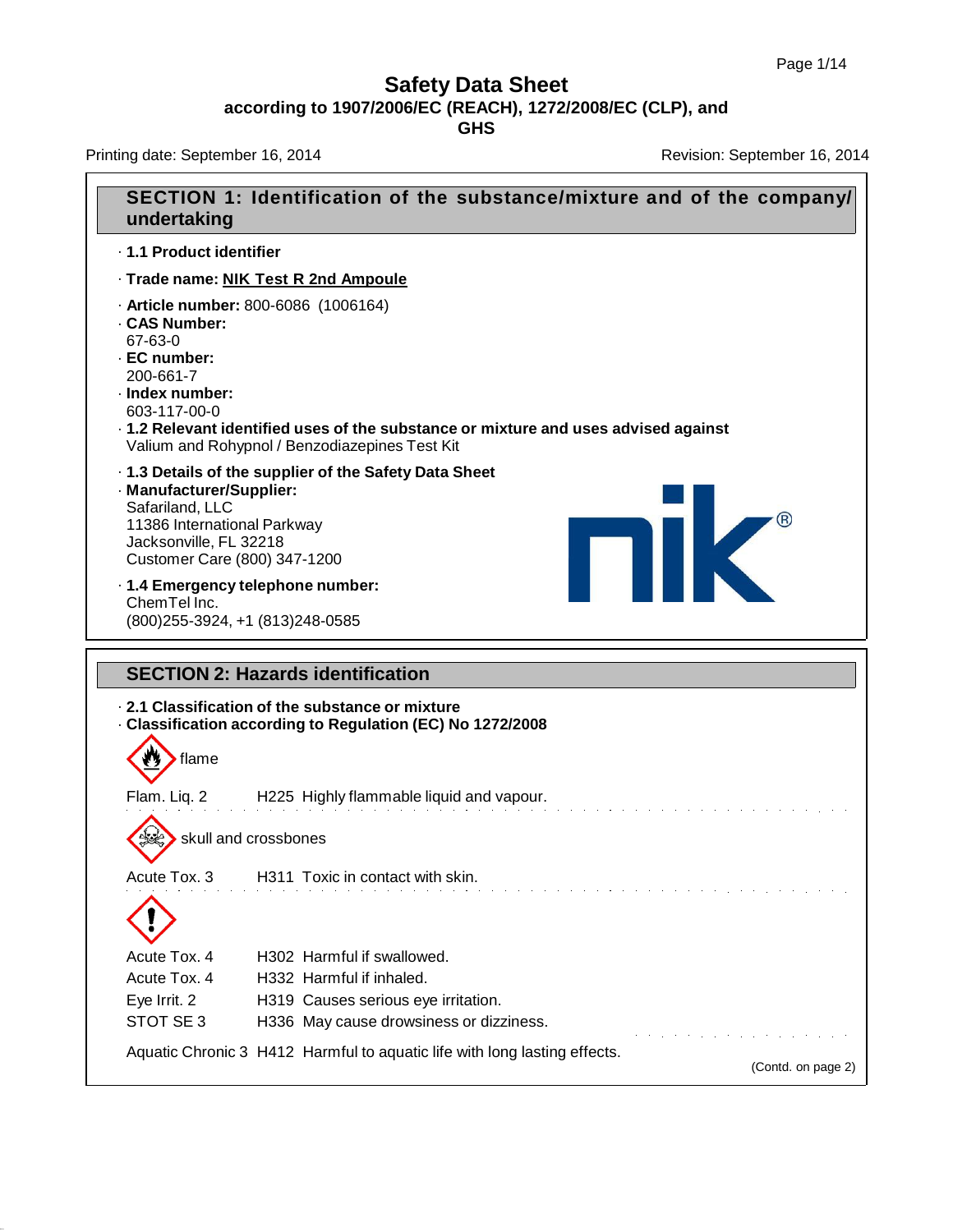**GHS**

Printing date: September 16, 2014 **Revision: September 16, 2014** Revision: September 16, 2014

### **Trade name: NIK Test R 2nd Ampoule**

|                                                                                         |                                                                                                                                                                                                                                                                                                                                                                                                                                                                                                                        | (Contd. of page 1) |
|-----------------------------------------------------------------------------------------|------------------------------------------------------------------------------------------------------------------------------------------------------------------------------------------------------------------------------------------------------------------------------------------------------------------------------------------------------------------------------------------------------------------------------------------------------------------------------------------------------------------------|--------------------|
|                                                                                         | Classification according to Directive 67/548/EEC or Directive 1999/45/EC                                                                                                                                                                                                                                                                                                                                                                                                                                               |                    |
| X Xn; Harmful                                                                           |                                                                                                                                                                                                                                                                                                                                                                                                                                                                                                                        |                    |
| R20/21/22:                                                                              | Harmful by inhalation, in contact with skin and if swallowed.                                                                                                                                                                                                                                                                                                                                                                                                                                                          |                    |
| Xi; Irritant                                                                            |                                                                                                                                                                                                                                                                                                                                                                                                                                                                                                                        |                    |
| R36:                                                                                    | Irritating to eyes.                                                                                                                                                                                                                                                                                                                                                                                                                                                                                                    |                    |
|                                                                                         | F; Highly flammable                                                                                                                                                                                                                                                                                                                                                                                                                                                                                                    |                    |
| R <sub>11</sub> :                                                                       | Highly flammable.                                                                                                                                                                                                                                                                                                                                                                                                                                                                                                      |                    |
| R52/53:                                                                                 | Harmful to aquatic organisms, may cause long-term adverse effects in the aquatic<br>environment.                                                                                                                                                                                                                                                                                                                                                                                                                       |                    |
|                                                                                         | · Information concerning particular hazards for human and environment:<br>The product has to be labelled due to the calculation procedure of the "General Classification guideline for<br>preparations of the EU" in the latest valid version.                                                                                                                                                                                                                                                                         |                    |
| <b>Classification system:</b><br>literature data.                                       | The classification is according to the latest editions of the EU-lists, and extended by company and                                                                                                                                                                                                                                                                                                                                                                                                                    |                    |
|                                                                                         | The classification is in accordance with the latest editions of international substances lists, and is<br>supplemented by information from technical literature and by information provided by the company.                                                                                                                                                                                                                                                                                                            |                    |
| GHS02 GHS06                                                                             |                                                                                                                                                                                                                                                                                                                                                                                                                                                                                                                        |                    |
| · Signal word Danger                                                                    |                                                                                                                                                                                                                                                                                                                                                                                                                                                                                                                        |                    |
| propan-2-ol<br>1,3-dinitrobenzene<br><b>· Hazard statements</b><br>P210<br>P280<br>P233 | · Hazard-determining components of labelling:<br>H225 Highly flammable liquid and vapour.<br>H302 Harmful if swallowed.<br>H311 Toxic in contact with skin.<br>H332 Harmful if inhaled.<br>H319 Causes serious eye irritation.<br>H336 May cause drowsiness or dizziness.<br>H412 Harmful to aquatic life with long lasting effects.<br>- Precautionary statements<br>Keep away from heat/sparks/open flames/hot surfaces. - No smoking.<br>Wear protective gloves / eye protection.<br>Keep container tightly closed. |                    |
|                                                                                         |                                                                                                                                                                                                                                                                                                                                                                                                                                                                                                                        | (Contd. on page 3) |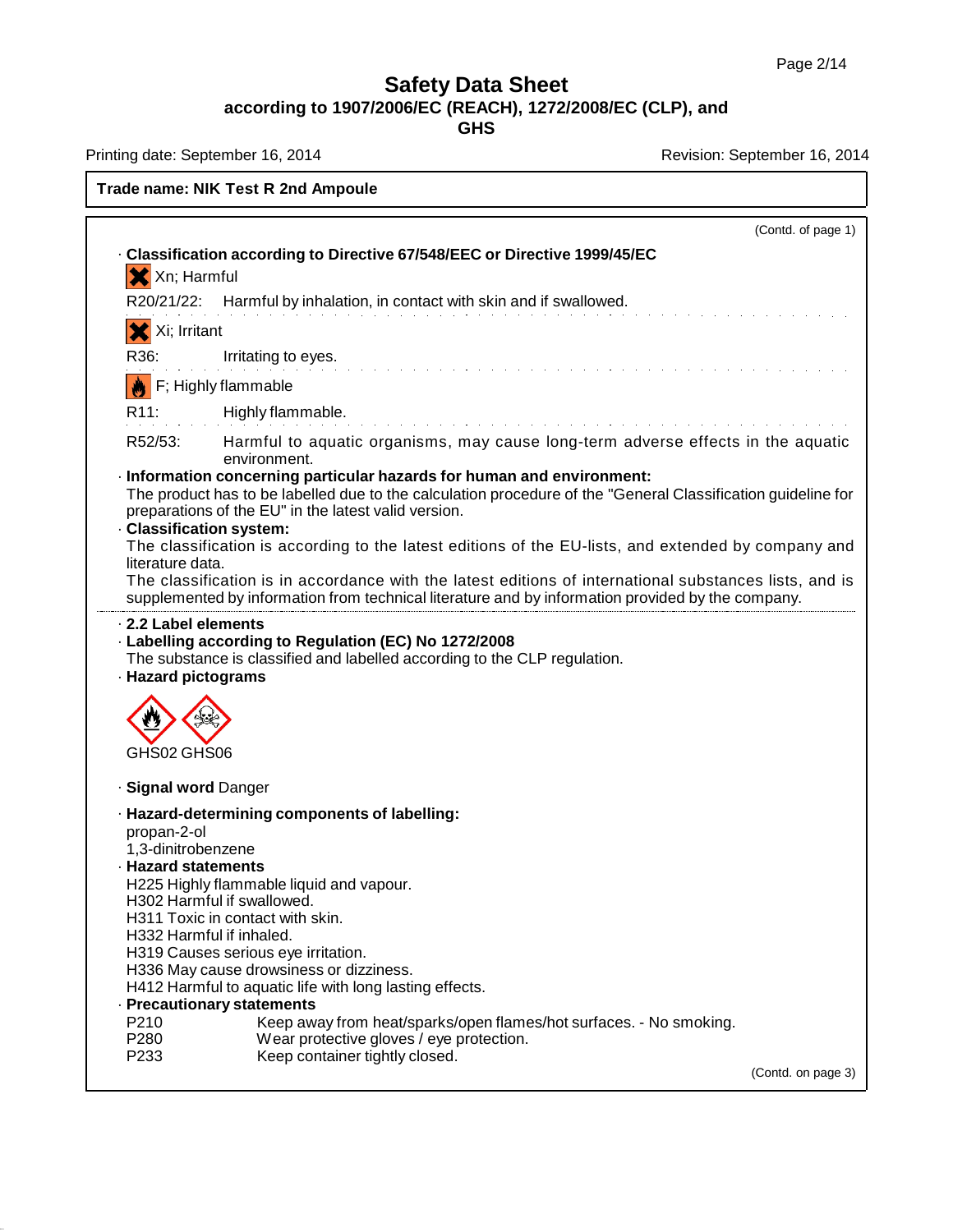**GHS**

Printing date: September 16, 2014 **Revision: September 16, 2014** Revision: September 16, 2014

### **Trade name: NIK Test R 2nd Ampoule**

|                                                   | (Contd. of page 2)                                                                                                                                     |
|---------------------------------------------------|--------------------------------------------------------------------------------------------------------------------------------------------------------|
| P <sub>264</sub>                                  | Wash thoroughly after handling.                                                                                                                        |
|                                                   | P305+P351+P338 IF IN EYES: Rinse cautiously with water for several minutes. Remove contact lenses, if<br>present and easy to do. Continue rinsing.     |
| P304+P340                                         | IF INHALED: Remove victim to fresh air and keep at rest in a position comfortable for<br>breathing.                                                    |
| P370+P378                                         | In case of fire: Use for extinction: CO2, powder or water spray.                                                                                       |
| P302+P352                                         | IF ON SKIN: Wash with plenty of water.                                                                                                                 |
| P403+P235<br>P501                                 | Store in a well-ventilated place. Keep cool.<br>Dispose of contents/container in accordance with local/regional/national/international<br>regulations. |
| - Hazard description:                             |                                                                                                                                                        |
| · WHMIS-symbols:                                  |                                                                                                                                                        |
| B2 - Flammable liquid                             |                                                                                                                                                        |
|                                                   | D1B - Toxic material causing immediate and serious toxic effects                                                                                       |
|                                                   |                                                                                                                                                        |
|                                                   |                                                                                                                                                        |
| · NFPA ratings (scale 0 - 4)                      |                                                                                                                                                        |
| Health $= 2$                                      |                                                                                                                                                        |
| $Fire = 3$                                        |                                                                                                                                                        |
|                                                   | Reactivity = $0$                                                                                                                                       |
| · HMIS-ratings (scale 0 - 4)                      |                                                                                                                                                        |
| <b>HEALTH</b><br>$\sqrt{2}$ Health = 2            |                                                                                                                                                        |
| <b>FIRE</b><br>$3$ Fire = 3                       |                                                                                                                                                        |
| <b>REACTIVITY</b> $\boxed{0}$ Reactivity = 0      |                                                                                                                                                        |
|                                                   | · HMIS Long Term Health Hazard Substances                                                                                                              |
| Substance is not listed.                          |                                                                                                                                                        |
| 2.3 Other hazards                                 |                                                                                                                                                        |
|                                                   | . Results of PBT and vPvB assessment                                                                                                                   |
| · PBT: Not applicable.<br>· vPvB: Not applicable. |                                                                                                                                                        |
|                                                   |                                                                                                                                                        |
|                                                   |                                                                                                                                                        |
|                                                   | <b>SECTION 3: Composition/information on ingredients</b>                                                                                               |
| 3.1 Substances                                    |                                                                                                                                                        |
| <b>CAS No. Description</b>                        |                                                                                                                                                        |
| 67-63-0 propan-2-ol<br>· Identification number(s) |                                                                                                                                                        |
| $\cdot$ EC number: 200-661-7                      |                                                                                                                                                        |
| · Index number: 603-117-00-0                      |                                                                                                                                                        |

(Contd. on page 4)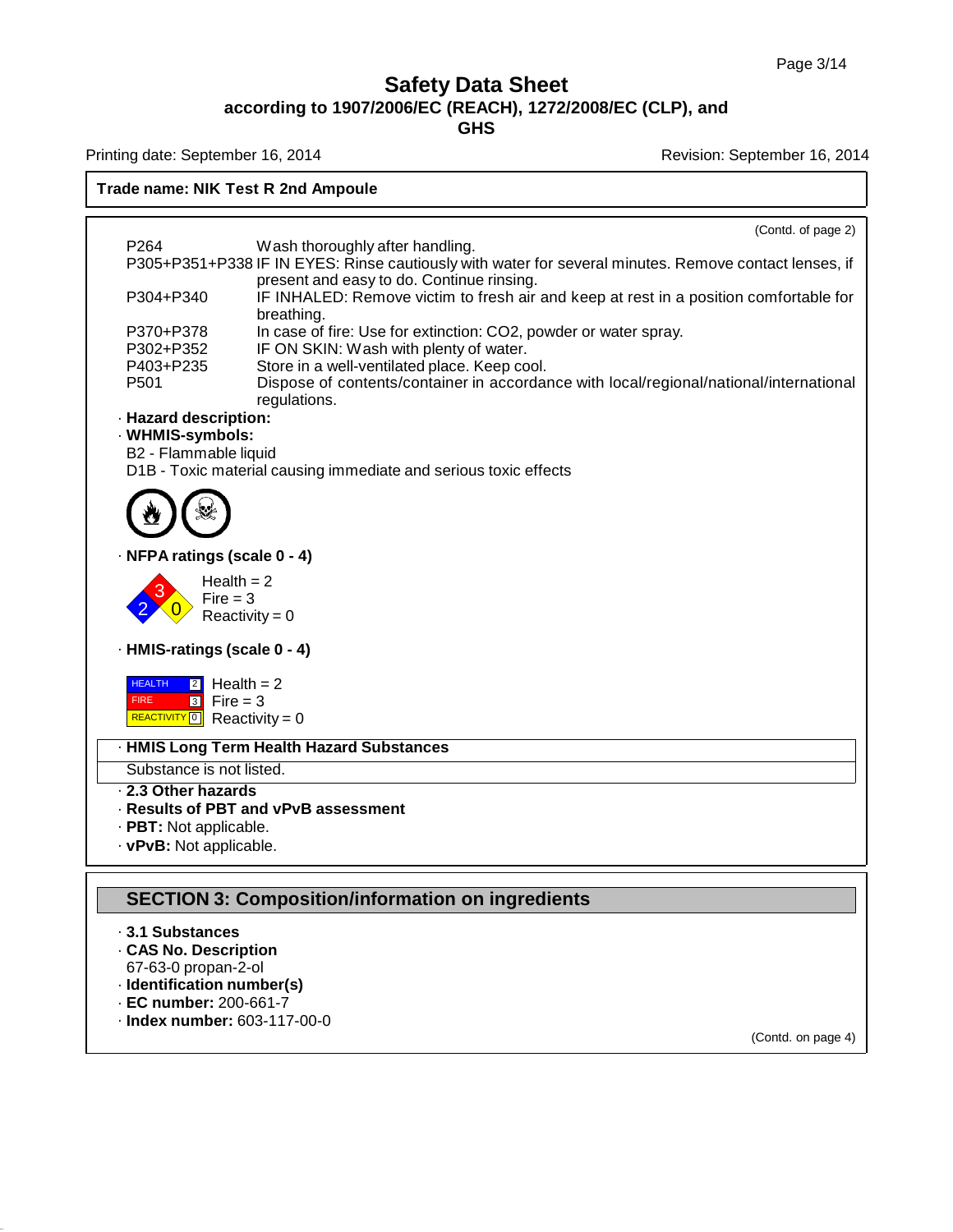Printing date: September 16, 2014 **Revision: September 16, 2014** Revision: September 16, 2014

### **Trade name: NIK Test R 2nd Ampoule**

|                                                                       |                                                                                                                                                | (Contd. of page 3) |
|-----------------------------------------------------------------------|------------------------------------------------------------------------------------------------------------------------------------------------|--------------------|
| · Dangerous components:                                               |                                                                                                                                                |                    |
| $CAS: 99-65-0$<br>EINECS: 202-776-8<br>Index number: 609-004-00-2 R33 | 1.3-dinitrobenzene<br><b>C</b> T+ R26/27/28; <b>X</b> N R50/53                                                                                 | በ%                 |
|                                                                       | Acute Tox. 2, H300; Acute Tox. 1, H310; Acute Tox. 2, H330<br>$\diamondsuit$ STOT RE 2, H373<br>Aquatic Acute 1, H400; Aquatic Chronic 1, H410 |                    |

# **SECTION 4: First aid measures**

· **4.1 Description of first aid measures**

### · **General information:**

Immediately remove any clothing soiled by the product. Take affected persons out into the fresh air.

- · **After inhalation:** Supply fresh air; consult doctor in case of complaints.
- · **After skin contact:**

Immediately wash with water and soap and rinse thoroughly. If skin irritation continues, consult a doctor.

· **After eye contact:**

Remove contact lenses if worn.

Rinse opened eye for several minutes under running water. If symptoms persist, consult a doctor.

· **After swallowing:**

Rinse out mouth and then drink plenty of water.

Do not induce vomiting; call for medical help immediately.

- · **4.2 Most important symptoms and effects, both acute and delayed**
- Irritant to eyes.

Slight irritant effect on skin and mucous membranes.

**Dizziness** 

Thirst

**Disorientation** 

· **Hazards**

Harmful if swallowed.

Danger through skin adsorption.

Possible risk of irreversible effects.

No further relevant information available.

· **4.3 Indication of any immediate medical attention and special treatment needed**

Medical supervision for at least 48 hours.

Vapours may cause drowsiness and dizziness.

### **SECTION 5: Firefighting measures**

- · **5.1 Extinguishing media**
- · **Suitable extinguishing agents:** Use fire extinguishing methods suitable to surrounding conditions.
- · **For safety reasons unsuitable extinguishing agents:** None.
- · **5.2 Special hazards arising from the substance or mixture**

Formation of toxic gases is possible during heating or in case of fire.

(Contd. on page 5)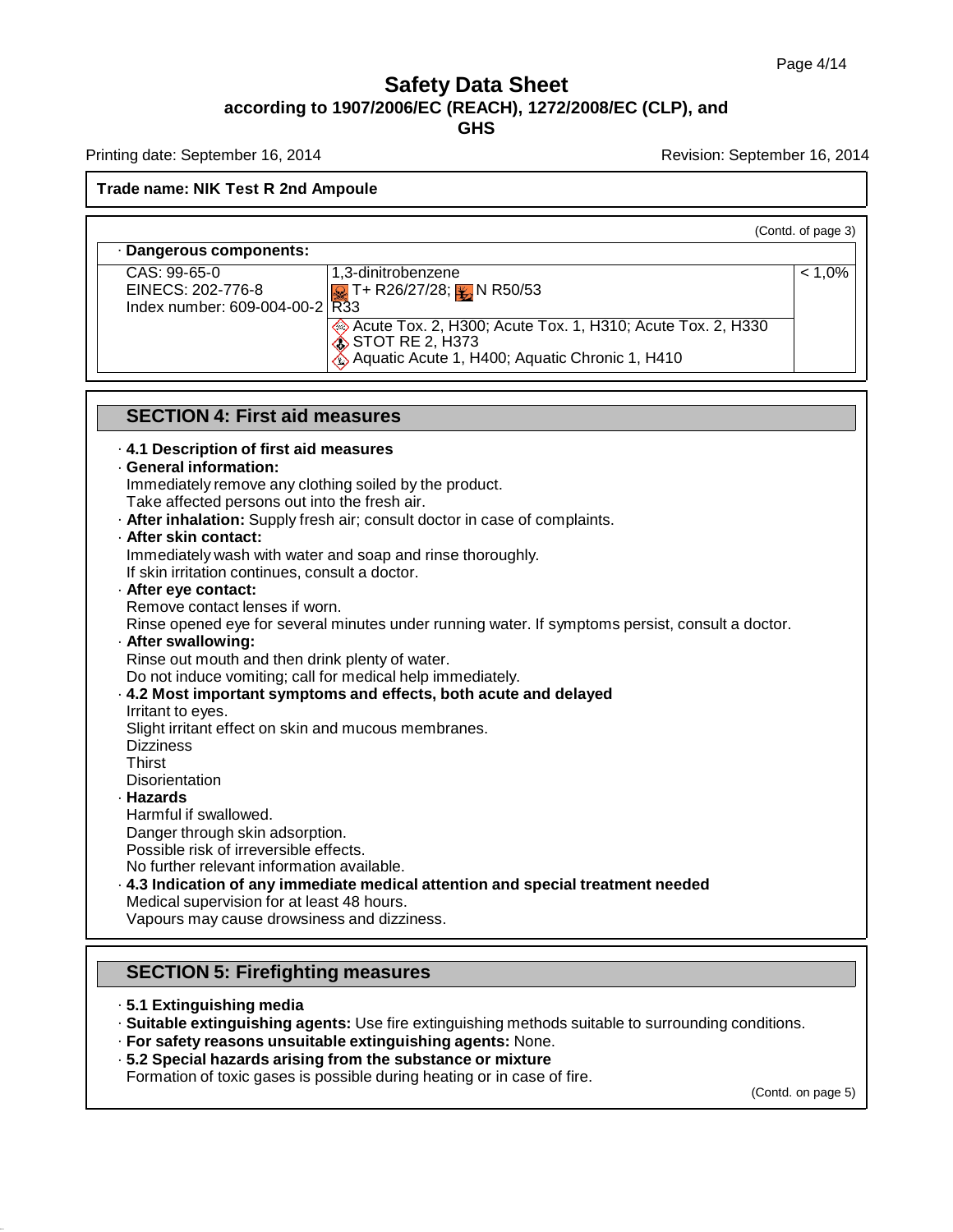Printing date: September 16, 2014 **Revision: September 16, 2014** Revision: September 16, 2014

### **Trade name: NIK Test R 2nd Ampoule**

(Contd. of page 4)

· **5.3 Advice for firefighters**

· **Protective equipment:** Wear self-contained respiratory protective device. Wear fully protective suit.

· **Additional information** Eliminate all ignition sources if safe to do so. Cool endangered receptacles with water spray.

### **SECTION 6: Accidental release measures**

· **6.1 Personal precautions, protective equipment and emergency procedures** Use respiratory protective device against the effects of fumes/dust/aerosol. Wear protective equipment. Keep unprotected persons away. Ensure adequate ventilation Keep away from ignition sources. Protect from heat. · **6.2 Environmental precautions:** No special measures required. Dilute with plenty of water.

· **6.3 Methods and material for containment and cleaning up:** Absorb with non-combustible liquid-binding material (sand, diatomite, acid binders, universal binders). Send for recovery or disposal in suitable receptacles. Clean the affected area carefully; suitable cleaners are: Warm water · **6.4 Reference to other sections** See Section 7 for information on safe handling.

See Section 8 for information on personal protection equipment.

See Section 13 for disposal information.

### **SECTION 7: Handling and storage**

· **7.1 Precautions for safe handling**

Prevent formation of aerosols.

Avoid splashes or spray in enclosed areas.

· **Information about fire - and explosion protection:** Keep ignition sources away - Do not smoke.

- · **7.2 Conditions for safe storage, including any incompatibilities**
- · **Storage:**
- · **Requirements to be met by storerooms and receptacles:** Store in a cool location.
- Avoid storage near extreme heat, ignition sources or open flame.
- · **Information about storage in one common storage facility:** Store away from oxidizing agents.
- · **Further information about storage conditions:** Store in cool, dry conditions in well sealed receptacles.
- · **7.3 Specific end use(s)** No further relevant information available.

(Contd. on page 6)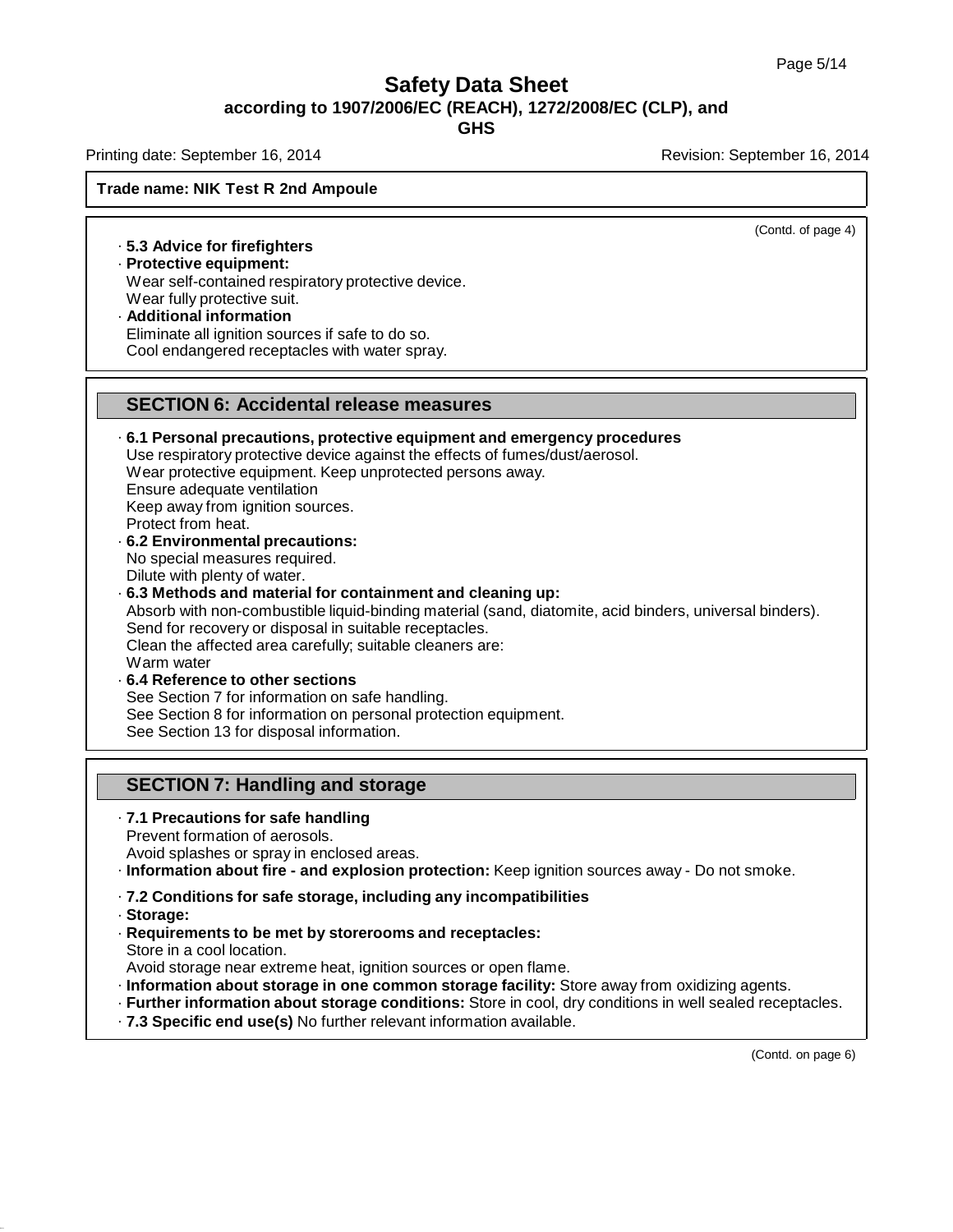**GHS**

Printing date: September 16, 2014 **Revision: September 16, 2014** Revision: September 16, 2014

Г

### **Trade name: NIK Test R 2nd Ampoule**

(Contd. of page 5)

|                                                                           | <b>SECTION 8: Exposure controls/personal protection</b>                                                                                                 |                    |  |  |
|---------------------------------------------------------------------------|---------------------------------------------------------------------------------------------------------------------------------------------------------|--------------------|--|--|
|                                                                           | - Additional information about design of technical facilities: No further data; see item 7.                                                             |                    |  |  |
| 8.1 Control parameters                                                    |                                                                                                                                                         |                    |  |  |
| · Ingredients with limit values that require monitoring at the workplace: |                                                                                                                                                         |                    |  |  |
| 67-63-0 propan-2-ol                                                       |                                                                                                                                                         |                    |  |  |
| PEL (USA)                                                                 | Long-term value: 980 mg/m <sup>3</sup> , 400 ppm                                                                                                        |                    |  |  |
| REL (USA)                                                                 | Short-term value: 1225 mg/m <sup>3</sup> , 500 ppm<br>Long-term value: 980 mg/m <sup>3</sup> , 400 ppm                                                  |                    |  |  |
| TLV (USA)                                                                 | Short-term value: 984 mg/m <sup>3</sup> , 400 ppm<br>Long-term value: 492 mg/m <sup>3</sup> , 200 ppm<br><b>BEI</b>                                     |                    |  |  |
|                                                                           | EL (Canada) Short-term value: 400 ppm<br>Long-term value: 200 ppm                                                                                       |                    |  |  |
|                                                                           | EV (Canada) Short-term value: 400 ppm<br>Long-term value: 200 ppm                                                                                       |                    |  |  |
|                                                                           | 99-65-0 1,3-dinitrobenzene                                                                                                                              |                    |  |  |
| PEL (USA)                                                                 | Long-term value: 1 mg/m <sup>3</sup><br><b>Skin</b>                                                                                                     |                    |  |  |
| REL (USA)                                                                 | Long-term value: 1 mg/m <sup>3</sup><br>Skin                                                                                                            |                    |  |  |
| TLV (USA)                                                                 | Long-term value: 1 mg/m <sup>3</sup> , 0,15 ppm<br>Skin; BEI-M                                                                                          |                    |  |  |
|                                                                           | EL (Canada) Long-term value: 0,15 ppm<br>Skin                                                                                                           |                    |  |  |
|                                                                           | EV (Canada) Long-term value: 1,0 mg/m <sup>3</sup> , 0,15 ppm<br>Skin                                                                                   |                    |  |  |
|                                                                           | · <b>DNELs</b> No further relevant information available.                                                                                               |                    |  |  |
|                                                                           | . PNECs No further relevant information available.                                                                                                      |                    |  |  |
|                                                                           | · Ingredients with biological limit values:                                                                                                             |                    |  |  |
| 67-63-0 propan-2-ol                                                       |                                                                                                                                                         |                    |  |  |
| BEI (USA) 40 mg/L                                                         | Medium: urine<br>Time: end of shift at end of workweek<br>Parameter: Acetone (background, nonspecific)                                                  |                    |  |  |
|                                                                           | 99-65-0 1,3-dinitrobenzene                                                                                                                              |                    |  |  |
|                                                                           | BEI (USA) 1,5 % of hemoglobin<br>Medium: blood<br>Time: during or end of shift<br>Parameter: Methemoglobin (background, nonspecific, semi-quantitative) |                    |  |  |
|                                                                           | . Additional information: The lists valid during the making were used as basis.                                                                         | (Contd. on page 7) |  |  |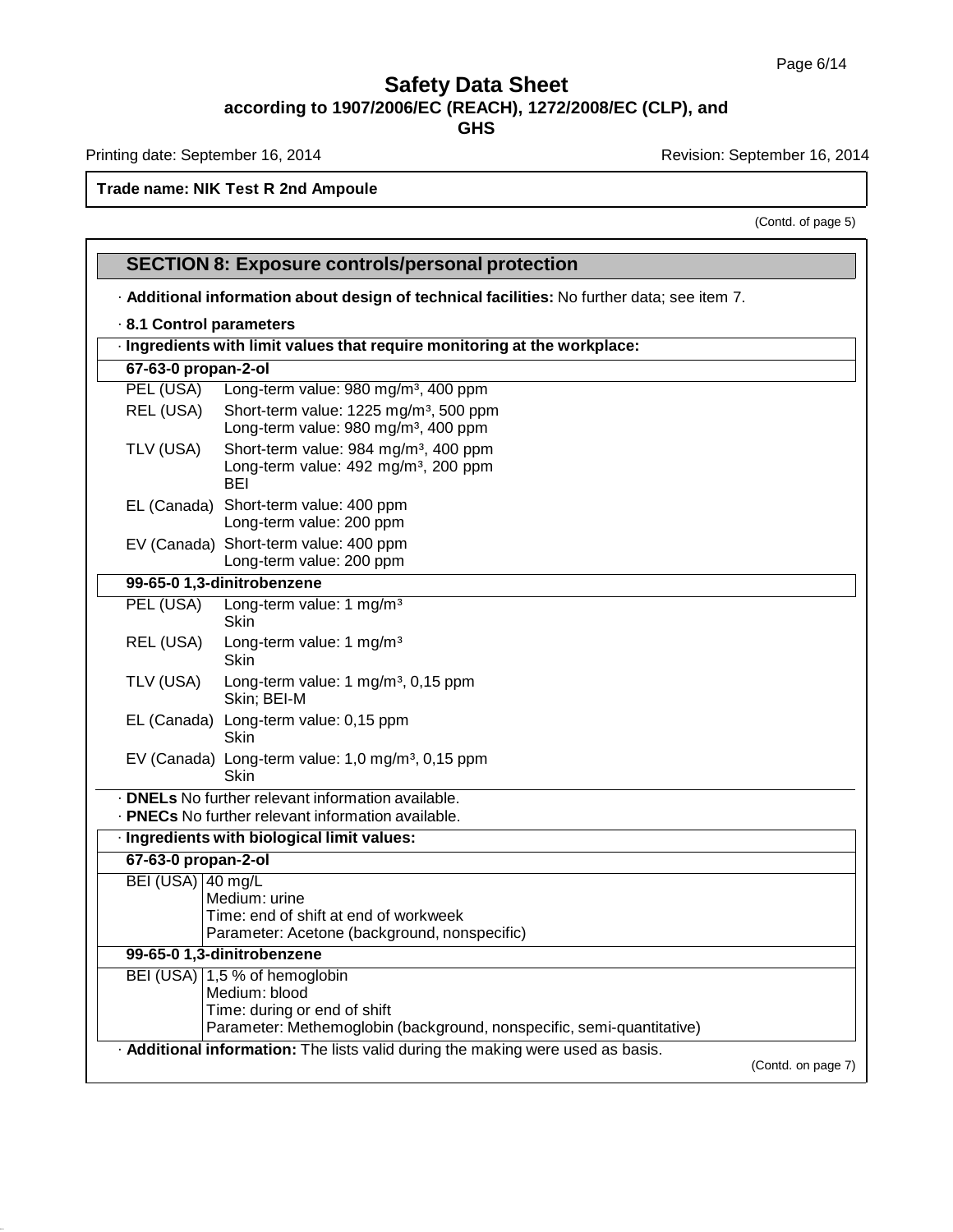Printing date: September 16, 2014 **Revision: September 16, 2014** Revision: September 16, 2014

### **Trade name: NIK Test R 2nd Ampoule**

· **8.2 Exposure controls** · **Personal protective equipment:** · **General protective and hygienic measures:** The usual precautionary measures are to be adhered to when handling chemicals. Keep away from foodstuffs, beverages and feed. Immediately remove all soiled and contaminated clothing. Wash hands before breaks and at the end of work. Do not inhale gases / fumes / aerosols. Avoid contact with the skin. Avoid contact with the eyes. · **Respiratory protection:** Not required under normal conditions of use. For spills, respiratory protection may be advisable. · **Protection of hands:** Protective gloves (Contd. of page 6) The glove material has to be impermeable and resistant to the product/ the substance/ the preparation. Selection of the glove material on consideration of the penetration times, rates of diffusion and the degradation. · **Material of gloves** The selection of the suitable gloves does not only depend on the material, but also on further marks of quality and varies from manufacturer to manufacturer. As the product is a preparation of several substances, the resistance of the glove material can not be calculated in advance and has therefore to be checked prior to the application. · **Penetration time of glove material** The exact break through time has to be found out by the manufacturer of the protective gloves and has to be observed. · **Eye protection:** Safety glasses · **Body protection:** Protective work clothing Not required under normal conditions of use. Protection may be required for spills. · **Limitation and supervision of exposure into the environment** No further relevant information available. · **Risk management measures** See Section 7 for additional information. No further relevant information available.

(Contd. on page 8)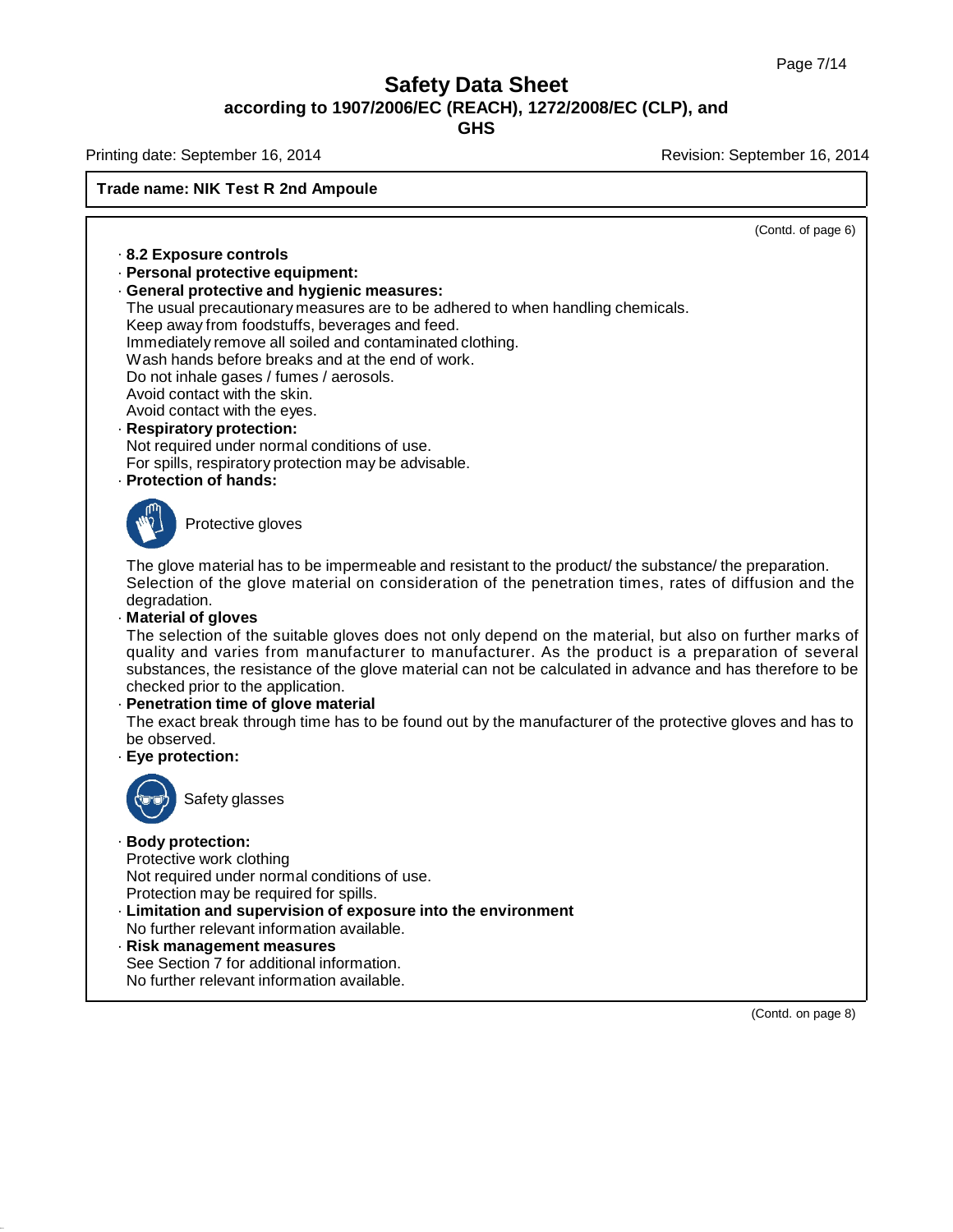Printing date: September 16, 2014 **Revision: September 16, 2014** Revision: September 16, 2014

### **Trade name: NIK Test R 2nd Ampoule**

(Contd. of page 7)

| <b>SECTION 9: Physical and chemical properties</b>                                                                                                               |                                                                                                 |  |  |  |
|------------------------------------------------------------------------------------------------------------------------------------------------------------------|-------------------------------------------------------------------------------------------------|--|--|--|
| · 9.1 Information on basic physical and chemical properties<br><b>General Information</b><br>· Appearance:<br>Form:<br>Colour:<br>· Odour:<br>· Odour threshold: | Liquid<br>Colourless<br>Like alcohol<br>Not determined.                                         |  |  |  |
| · pH-value:                                                                                                                                                      | Alkaline                                                                                        |  |  |  |
| · Change in condition<br><b>Melting point/Melting range:</b><br><b>Boiling point/Boiling range:</b>                                                              | Not Determined.<br>Boiling Point Range: 182,3 ° F / 83,5 °C.                                    |  |  |  |
| · Flash point:                                                                                                                                                   | 53,6 °F / 12 °C (PMCC)                                                                          |  |  |  |
| · Flammability (solid, gaseous):                                                                                                                                 | Not applicable.                                                                                 |  |  |  |
| · Auto/Self-ignition temperature:                                                                                                                                | 750 °F / 399 °C                                                                                 |  |  |  |
| · Decomposition temperature:                                                                                                                                     | Not determined.                                                                                 |  |  |  |
| · Self-igniting:                                                                                                                                                 | Product is not self-igniting.                                                                   |  |  |  |
| · Danger of explosion:                                                                                                                                           | Product is not explosive. However, formation of explosive air/<br>vapour mixtures are possible. |  |  |  |
| · Explosion limits:<br>Lower:<br>Upper:                                                                                                                          | 2,0 Vol % (propan-2-ol)<br>12,7 Vol % (propan-2-ol)                                             |  |  |  |
| · Vapour pressure at 20 °C:                                                                                                                                      | 43 hPa                                                                                          |  |  |  |
| · Density at 20 °C:<br>· Relative density<br>· Vapour density<br>- Evaporation rate at 20 °C                                                                     | $0,81$ g/cm <sup>3</sup><br>Not determined.<br>Not determined.<br>$0,6$ (Butyl Acetate = 1.0)   |  |  |  |
| · Solubility in / Miscibility with<br>water:                                                                                                                     | Soluble.                                                                                        |  |  |  |
| · Partition coefficient (n-octanol/water): Not determined.                                                                                                       |                                                                                                 |  |  |  |
| · Viscosity:<br>Dynamic:<br>Kinematic:<br>· 9.2 Other information                                                                                                | Not determined.<br>Not determined.<br>No further relevant information available.                |  |  |  |

(Contd. on page 9)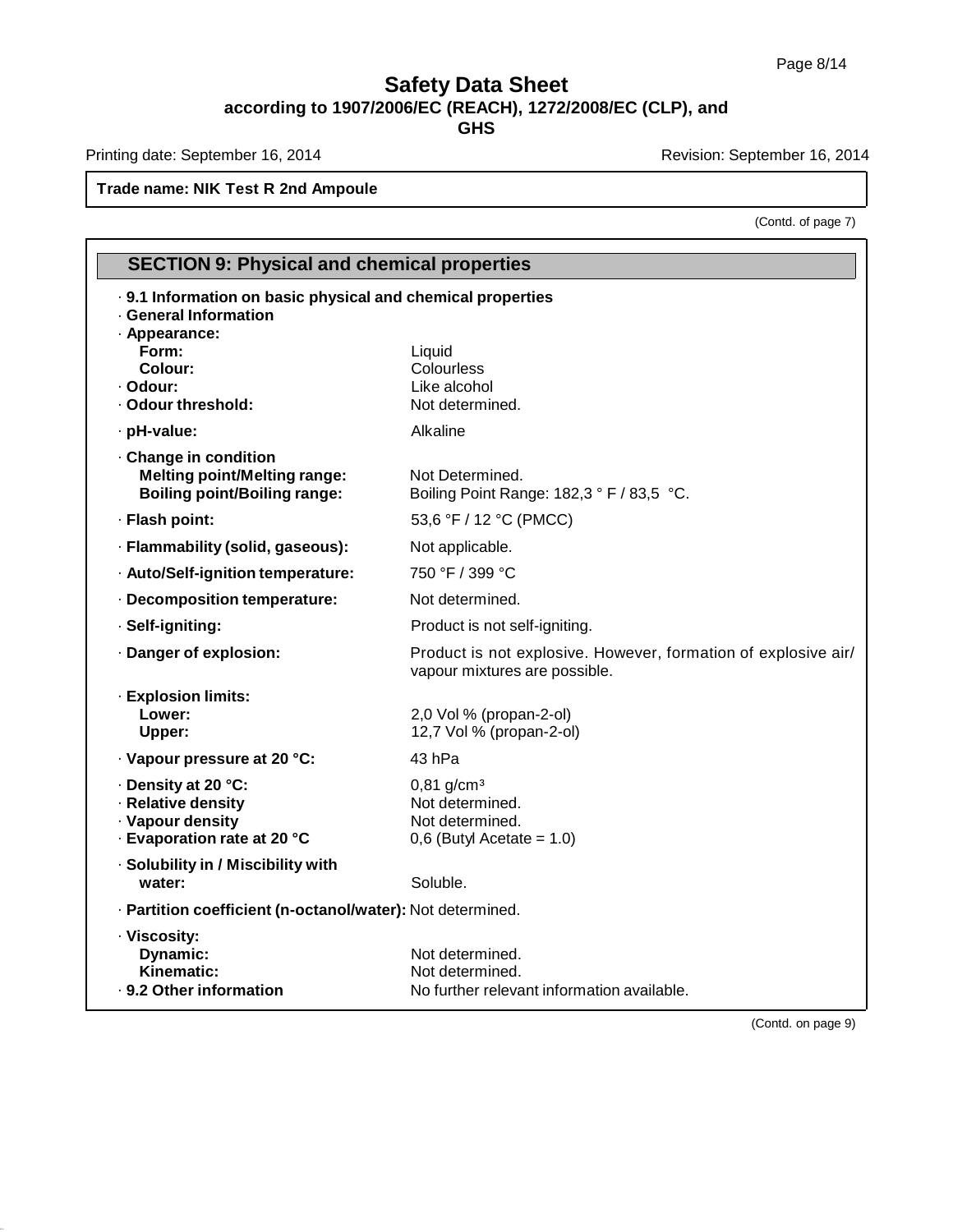Printing date: September 16, 2014 **Revision: September 16, 2014** Revision: September 16, 2014

### **Trade name: NIK Test R 2nd Ampoule**

(Contd. of page 8)

### **SECTION 10: Stability and reactivity**

### · **10.1 Reactivity**

- · **10.2 Chemical stability**
- · **Thermal decomposition / conditions to be avoided:**

No decomposition if used and stored according to specifications.

· **10.3 Possibility of hazardous reactions** Flammable.

Reacts violently with oxidizing agents.

Used empty containers may contain product gases which form explosive mixtures with air.

Can form explosive mixtures in air if heated above flash point and/or when sprayed or atomised.

· **10.4 Conditions to avoid**

Keep ignition sources away - Do not smoke.

Store away from oxidizing agents.

- · **10.5 Incompatible materials:** No further relevant information available.
- · **10.6 Hazardous decomposition products:** Carbon monoxide and carbon dioxide

### **SECTION 11: Toxicological information**

### · **11.1 Information on toxicological effects**

· **Acute toxicity:**

### · **LD/LC50 values relevant for classification:**

### **67-63-0 propan-2-ol**

### **Oral** LD50 5045 mg/kg (rat)

Dermal LD50 12800 mg/kg (rabbit)

### Inhalative LC50/4h 30 mg/l (rat)

### **99-65-0 1,3-dinitrobenzene**

Oral LD50 83 mg/kg (rat)

### · **Primary irritant effect:**

- · **on the skin:** No irritant effect.
- · **on the eye:** Irritating effect.
- · **Sensitization:** No sensitizing effects known.
- · **Additional toxicological information:**

The product shows the following dangers according to the calculation method of the General EU Classification Guidelines for Preparations as issued in the latest version: Irritant

Inhalation of concentrated vapours as well as oral intake will lead to anaesthesia-like conditions and headache, dizziness, etc.

- · **Acute effects (acute toxicity, irritation and corrosivity):** Vapours have narcotic effect.
- Danger through skin adsorption.
- · **Repeated dose toxicity:** May cause damage to organs through prolonged or repeated exposure.

(Contd. on page 10)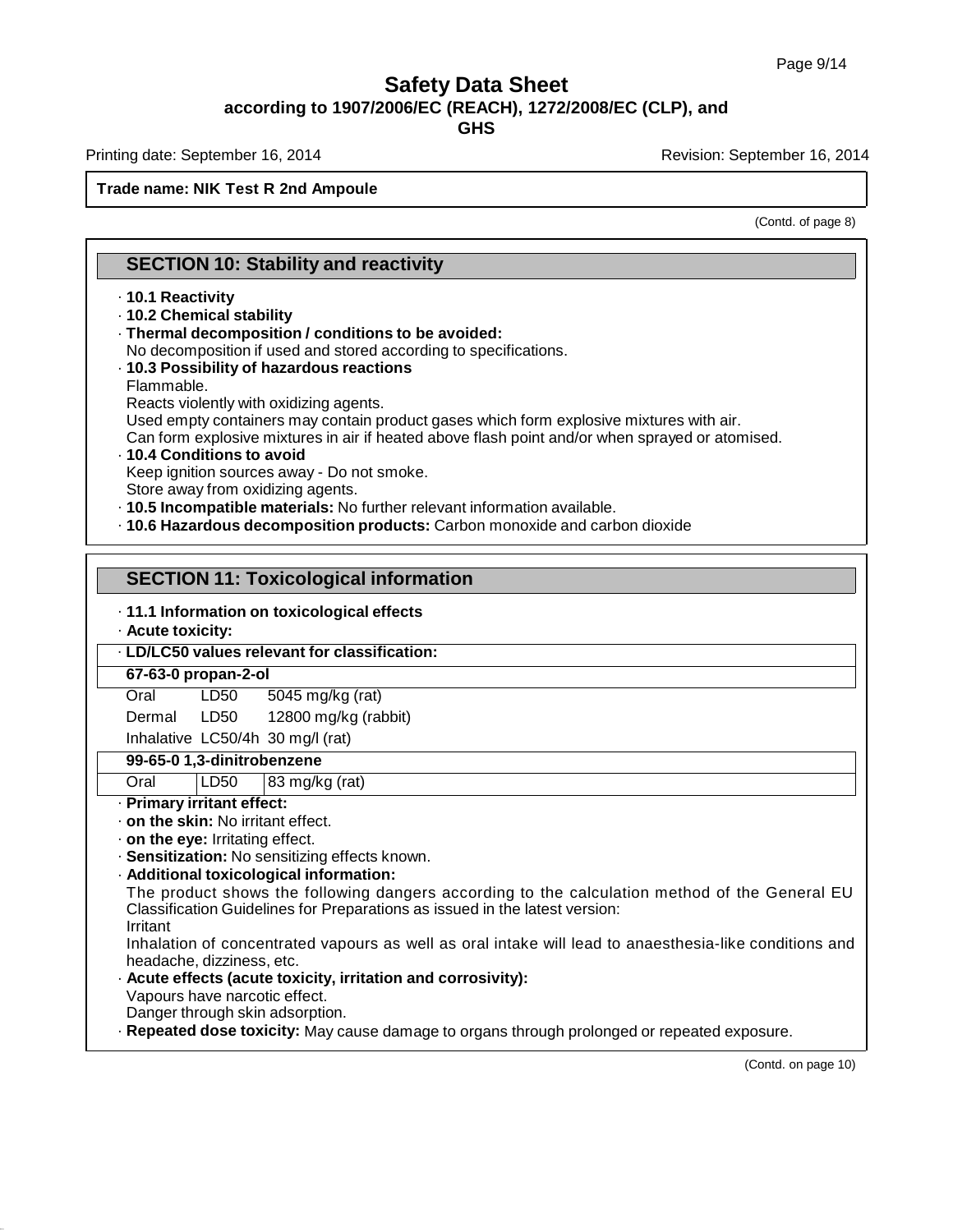**GHS**

Printing date: September 16, 2014 **Revision: September 16, 2014** Revision: September 16, 2014

### **Trade name: NIK Test R 2nd Ampoule**

(Contd. of page 9)

### **SECTION 12: Ecological information**

### · **12.1 Toxicity**

- · **Aquatic toxicity:** No further relevant information available.
- · **12.2 Persistence and degradability** No further relevant information available.
- · **12.3 Bioaccumulative potential** No further relevant information available.
- · **12.4 Mobility in soil** No further relevant information available.
- · **Additional ecological information:**
- · **General notes:**
- Water hazard class 2 (German Regulation) (Assessment by list): hazardous for water Toxic for aquatic organisms

Due to available data on eliminability/decomposition and bioaccumulation potential prolonged term damage of the environment can not be excluded.

Due to available data on eliminability/decomposition and bioaccumulation potential a prolonged damage of the environment is unlikely.

- · **12.5 Results of PBT and vPvB assessment**
- · **PBT:** Not applicable.
- · **vPvB:** Not applicable.
- · **12.6 Other adverse effects** No further relevant information available.

### **SECTION 13: Disposal considerations**

### · **13.1 Waste treatment methods**

### · **Recommendation**

After prior treatment product has to be disposed of in an incinerator for hazardous waste adhering to the regulations pertaining to the disposal of particularly hazardous waste.

Must not be disposed together with household garbage. Do not allow product to reach sewage system. The user of this material has the responsibility to dispose of unused material, residues and containers in compliance with all relevant local, state and federal laws and regulations regarding treatment, storage and disposal for hazardous and nonhazardous wastes. Residual materials should be treated as hazardous.

### · **Uncleaned packaging:**

· **Recommendation:** Disposal must be made according to official regulations.

### **SECTION 14: Transport information**

### · **14.1 UN-Number**

· **DOT, ADR, IMDG, IATA** UN1219 · **14.2 UN proper shipping name**

- 
- 
- 

· **DOT** Isopropanol (Isopropyl alcohol) · **ADR** 1219 ISOPROPANOL (ISOPROPYL ALCOHOL) · **IMDG, IATA** ISOPROPANOL (ISOPROPYL ALCOHOL) (Contd. on page 11)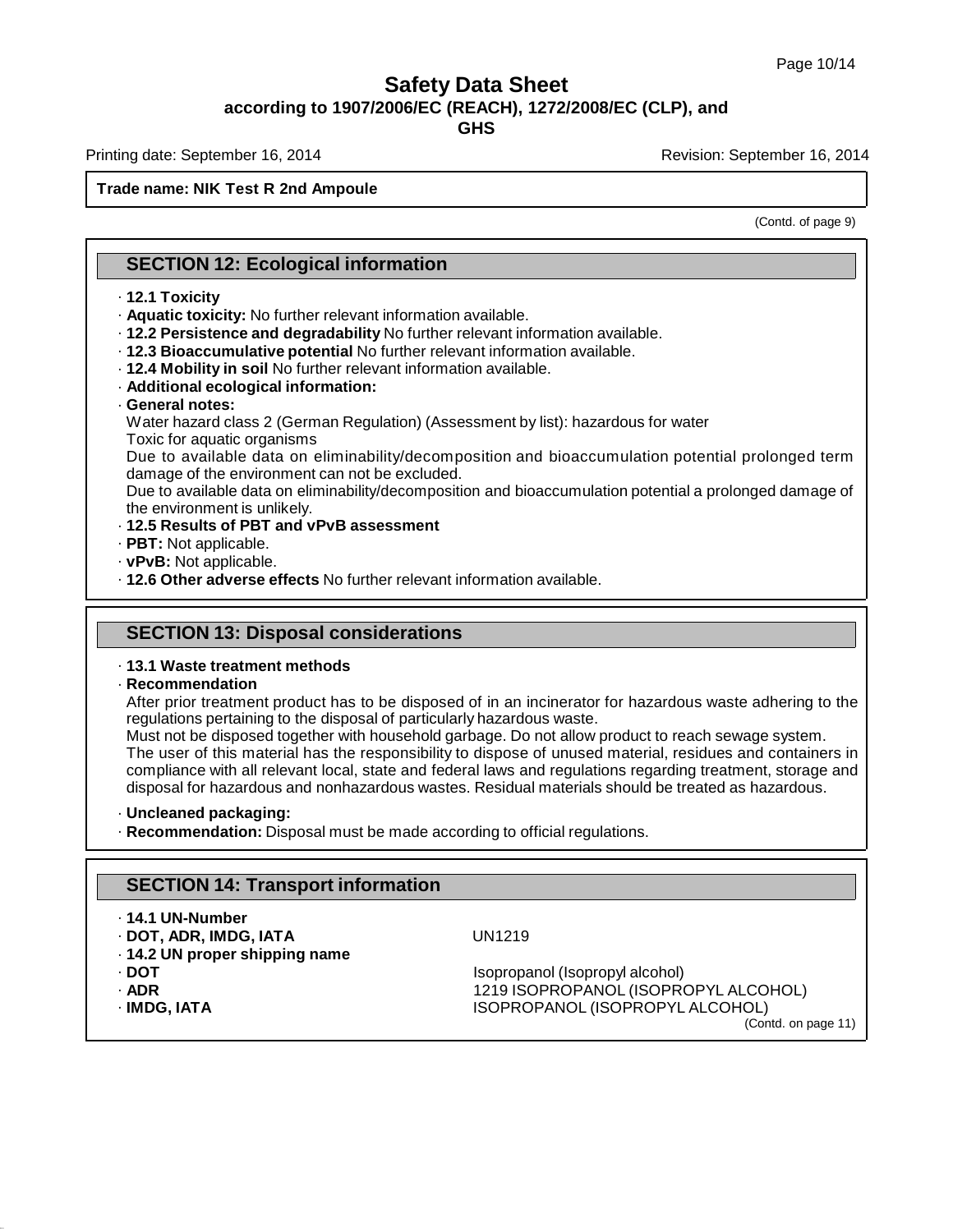Printing date: September 16, 2014 **Revision: September 16, 2014** Revision: September 16, 2014

| Trade name: NIK Test R 2nd Ampoule                                                                                                                                                                                                                                                                   |                                                                                                                                                            |  |  |
|------------------------------------------------------------------------------------------------------------------------------------------------------------------------------------------------------------------------------------------------------------------------------------------------------|------------------------------------------------------------------------------------------------------------------------------------------------------------|--|--|
| · 14.3 Transport hazard class(es)<br>$\cdot$ DOT                                                                                                                                                                                                                                                     | (Contd. of page 10)                                                                                                                                        |  |  |
| · Class<br>· Label<br>$\cdot$ ADR                                                                                                                                                                                                                                                                    | 3 Flammable liquids.<br>3                                                                                                                                  |  |  |
| · Class<br>· Label                                                                                                                                                                                                                                                                                   | 3 (F1) Flammable liquids.<br>3                                                                                                                             |  |  |
| · IMDG, IATA                                                                                                                                                                                                                                                                                         |                                                                                                                                                            |  |  |
| · Class<br>· Label<br>- 14.4 Packing group<br>· DOT, ADR, IMDG, IATA<br>· 14.5 Environmental hazards:<br>· Marine pollutant:<br>· 14.6 Special precautions for user<br>· Danger code (Kemler):<br>· EMS Number:<br>- 14.7 Transport in bulk according to Annex II of<br>MARPOL73/78 and the IBC Code | 3 Flammable liquids.<br>3<br>Ш<br><b>No</b><br>Warning: Flammable liquids.<br>33<br>$F-E$ , $S-D$<br>Not applicable.                                       |  |  |
| · Transport/Additional information:<br>$·$ ADR<br>· Limited quantities (LQ)<br>· Excepted quantities (EQ)<br>· Transport category<br>· Tunnel restriction code                                                                                                                                       | 1 <sub>L</sub><br>Code: E2<br>Maximum net quantity per inner packaging: 30 ml<br>Maximum net quantity per outer packaging: 500 ml<br>$\overline{2}$<br>D/E |  |  |
| · IMDG<br>· Limited quantities (LQ)<br>· Excepted quantities (EQ)                                                                                                                                                                                                                                    | 1L<br>Code: E2<br>Maximum net quantity per inner packaging: 30 ml<br>Maximum net quantity per outer packaging: 500 ml<br>(Contd. on page 12)               |  |  |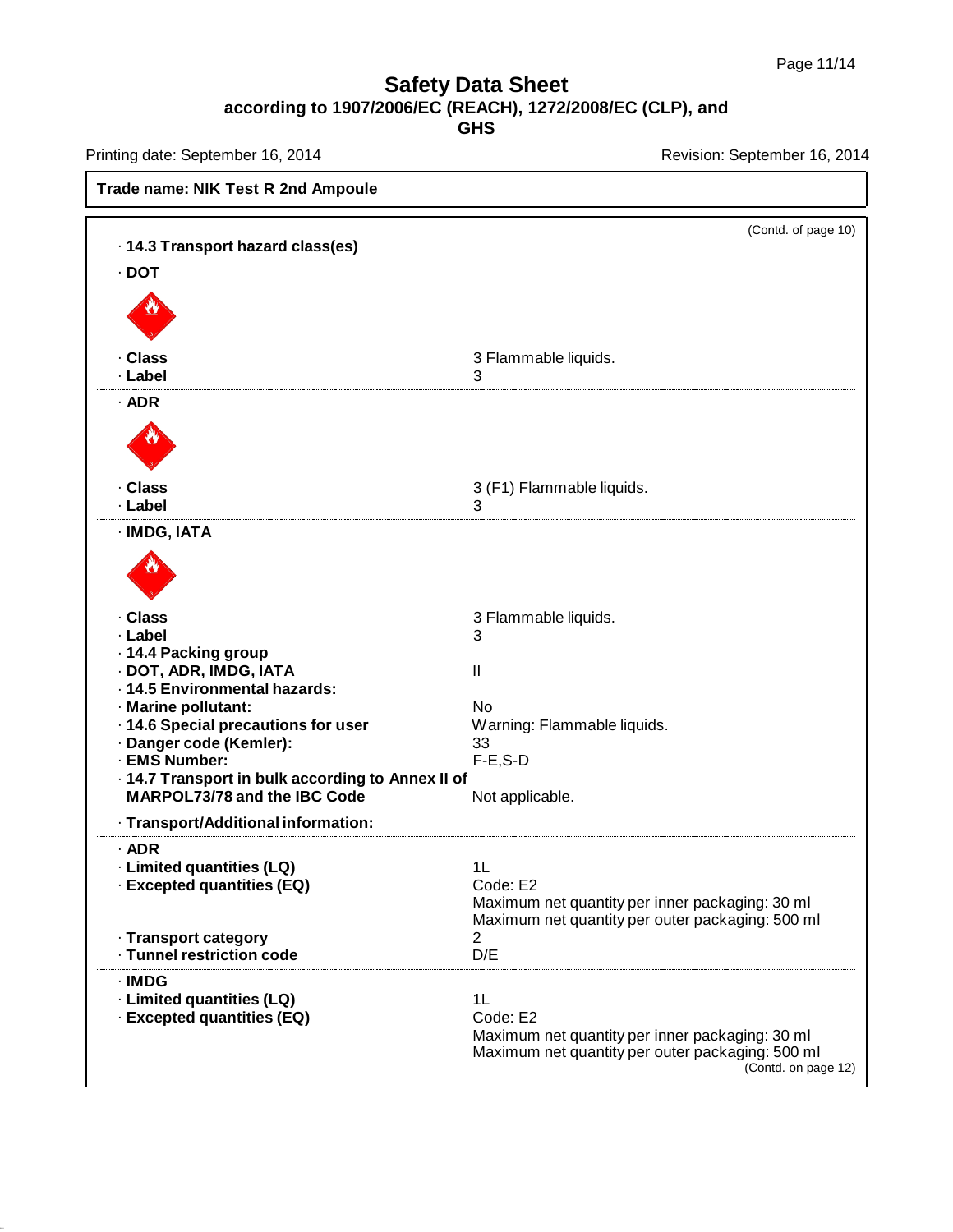**GHS**

Printing date: September 16, 2014 **Revision: September 16, 2014** Revision: September 16, 2014

### **Trade name: NIK Test R 2nd Ampoule**

(Contd. of page 11) · **UN "Model Regulation":** UN1219, ISOPROPANOL (ISOPROPYL ALCOHOL), 3, II

# **SECTION 15: Regulatory information**

| · 15.1 Safety, health and environmental regulations/legislation specific for the substance or mixture<br><b>United States (USA)</b><br>· SARA |                     |
|-----------------------------------------------------------------------------------------------------------------------------------------------|---------------------|
| · Section 355 (extremely hazardous substances):                                                                                               |                     |
| Substance is not listed.                                                                                                                      |                     |
| · Section 313 (Specific toxic chemical listings):                                                                                             |                     |
| Substance is listed.                                                                                                                          |                     |
| · TSCA (Toxic Substances Control Act):                                                                                                        |                     |
| Substance is listed.                                                                                                                          |                     |
| · Proposition 65 (California):                                                                                                                |                     |
| · Chemicals known to cause cancer:                                                                                                            |                     |
| Substance is not listed.                                                                                                                      |                     |
| . Chemicals known to cause reproductive toxicity for females:                                                                                 |                     |
| Substance is not listed.                                                                                                                      |                     |
| . Chemicals known to cause reproductive toxicity for males:                                                                                   |                     |
| 99-65-0 1,3-dinitrobenzene                                                                                                                    |                     |
| · Chemicals known to cause developmental toxicity:                                                                                            |                     |
| Substance is not listed.                                                                                                                      |                     |
| · Carcinogenic Categories                                                                                                                     |                     |
| · EPA (Environmental Protection Agency)                                                                                                       |                     |
| 99-65-0 1,3-dinitrobenzene                                                                                                                    | D                   |
| · IARC (International Agency for Research on Cancer)                                                                                          |                     |
| 67-63-0 propan-2-ol                                                                                                                           | $\overline{3}$      |
| · TLV (Threshold Limit Value established by ACGIH)                                                                                            |                     |
| 67-63-0 propan-2-ol                                                                                                                           | A4                  |
| · NIOSH-Ca (National Institute for Occupational Safety and Health)                                                                            |                     |
| Substance is not listed.                                                                                                                      |                     |
| · Canada                                                                                                                                      |                     |
| - Canadian Domestic Substances List (DSL)                                                                                                     |                     |
| Substance is listed.                                                                                                                          |                     |
| · Canadian Ingredient Disclosure list (limit 0.1%)                                                                                            |                     |
| Substance is not listed.                                                                                                                      |                     |
| · Canadian Ingredient Disclosure list (limit 1%)                                                                                              |                     |
| Substance is listed.                                                                                                                          |                     |
|                                                                                                                                               | (Contd. on page 13) |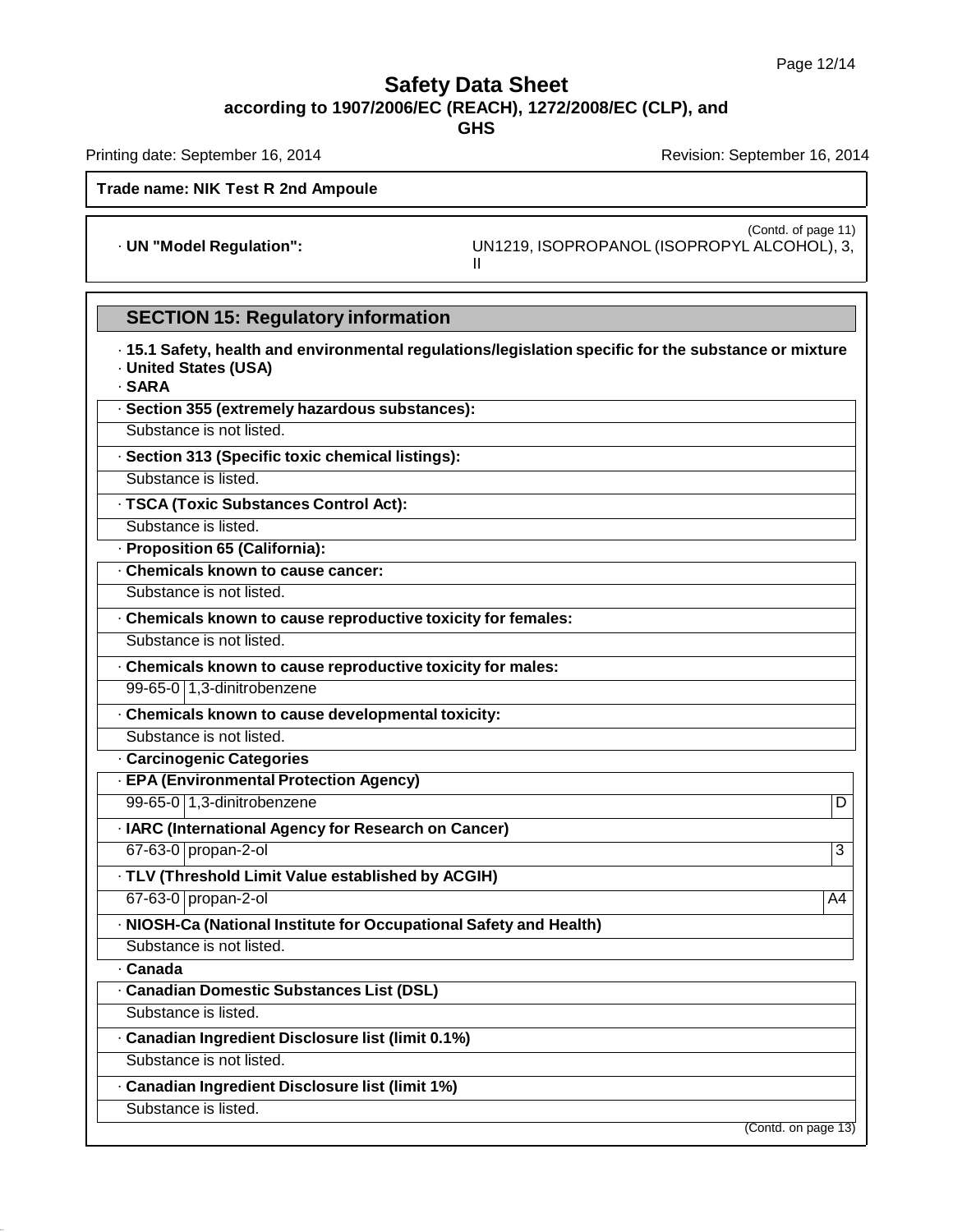**GHS**

Printing date: September 16, 2014 **Revision: September 16, 2014** Revision: September 16, 2014

### **Trade name: NIK Test R 2nd Ampoule**

(Contd. of page 12)

### · **Other regulations, limitations and prohibitive regulations**

· **Substances of very high concern (SVHC) according to REACH, Article 57**

Substance is not listed.

· **15.2 Chemical safety assessment:** A Chemical Safety Assessment has not been carried out.

### **SECTION 16: Other information**

This information is based on our present knowledge. However, this shall not constitute a guarantee for any specific product features and shall not establish a legally valid contractual relationship. · **Relevant phrases** H300 Fatal if swallowed. H310 Fatal in contact with skin. H330 Fatal if inhaled. H373 May cause damage to organs through prolonged or repeated exposure. H400 Very toxic to aquatic life. H410 Very toxic to aquatic life with long lasting effects. R26/27/28 Very toxic by inhalation, in contact with skin and if swallowed. R33 Danger of cumulative effects. R50/53 Very toxic to aquatic organisms, may cause long-term adverse effects in the aquatic environment. · **Abbreviations and acronyms:** ADR: Accord européen sur le transport des marchandises dangereuses par Route (European Agreement concerning the International Carriage of Dangerous Goods by Road) IMDG: International Maritime Code for Dangerous Goods DOT: US Department of Transportation IATA: International Air Transport Association GHS: Globally Harmonized System of Classification and Labelling of Chemicals ACGIH: American Conference of Governmental Industrial Hygienists EINECS: European Inventory of Existing Commercial Chemical Substances ELINCS: European List of Notified Chemical Substances CAS: Chemical Abstracts Service (division of the American Chemical Society) NFPA: National Fire Protection Association (USA) HMIS: Hazardous Materials Identification System (USA) WHMIS: Workplace Hazardous Materials Information System (Canada) DNEL: Derived No-Effect Level (REACH) PNEC: Predicted No-Effect Concentration (REACH) LC50: Lethal concentration, 50 percent LD50: Lethal dose, 50 percent Flam. Liq. 2: Flammable liquids, Hazard Category 2 Acute Tox. 2: Acute toxicity, Hazard Category 2 Acute Tox. 4: Acute toxicity, Hazard Category 4 Acute Tox. 1: Acute toxicity, Hazard Category 1 Acute Tox. 3: Acute toxicity, Hazard Category 3 Eye Irrit. 2: Serious eye damage/eye irritation, Hazard Category 2 STOT SE 3: Specific target organ toxicity - Single exposure, Hazard Category 3 STOT RE 2: Specific target organ toxicity - Repeated exposure, Hazard Category 2 Aquatic Acute 1: Hazardous to the aquatic environment - AcuteHazard, Category 1 Aquatic Chronic 1: Hazardous to the aquatic environment - Chronic Hazard, Category 1 Aquatic Chronic 3: Hazardous to the aquatic environment - Chronic Hazard, Category 3 · **Sources** SDS Prepared by: ChemTel Inc. (Contd. on page 14)